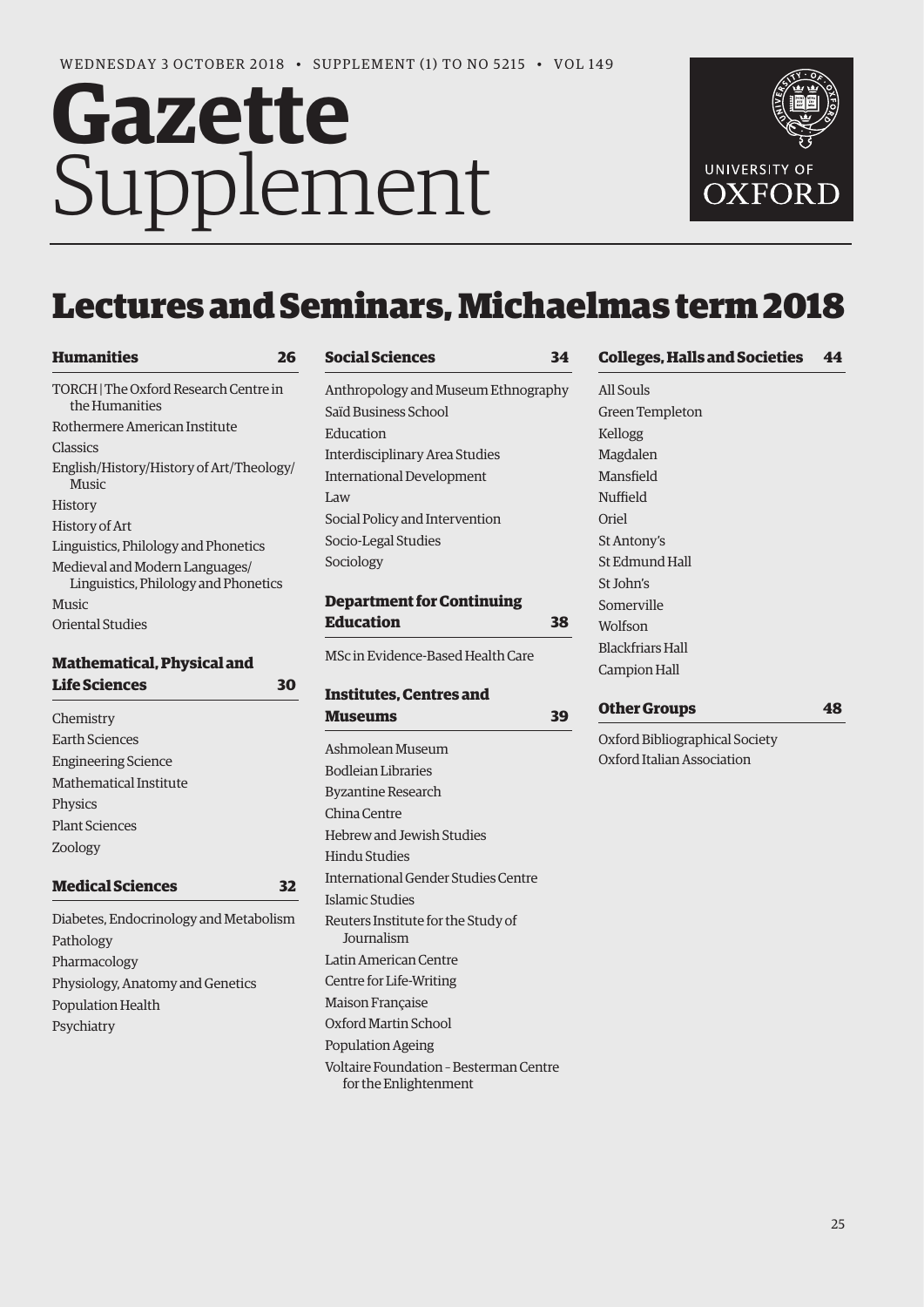### **26 University of Oxford Gazette** • Supplement (1) to No 5215 • 3 October 2018

# Humanities

### **TORCH | The Oxford Research Centre in the Humanities**

### **Life Itself in Theory and Practice**

### RESEARCH SEMINARS

The following seminars will take place at 3pm in the Sutro Room, Trinity. Conveners: James Matharu, Sam Gormley, Dr Kitty Wheater, Madeleine Chalmers

*24 Oct*: 'What we talk about when we talk about "life"

*8 Nov*: 'Is life blind? Purpose and the ends of life'

### GUEST LECTURE

Dr Martin Crowley, Cambridge, will deliver the first Life Itself guest lecture at 5.30pm on 23 November in the Colin Matthew Room, Radcliffe Humanities Building.

*Subject*: 'Catherine Malabou's accidental agency'

### **Rothermere American Institute**

### **Harmsworth Lecture in American History**

Professor Barbara Savage, Pennsylvania, will deliver the 2018 Harmsworth Lecture in American History at 5pm on 13 November in the Examination Schools.

### **Special events**

The following events will take place at the Rothermere American Institute.

Professor Dale Turner, Dartmouth *1pm, 31 Oct*: 'Historical Indian treaties in American and Canadian constitutional contexts'

US midterm election post-mortem *1pm, 7 Nov*: Election analysis and discussion with RAI staff and guests

### Professor James Pettifer

*5pm, 7 Nov*: Book launch: *Meet You in Atlantic City: Travels in Springsteen's New Jersey*. Chair: Godfrey Hodgson

Dr John Lehman, former US Secretary of the Navy

*noon, 16 Nov*: Book presentation: *Oceans Ventured: Winning the Cold War at Sea*

### **American History Research Seminar**

The following seminars will take place at 12.30pm on Tuesdays at the Rothermere American Institute.

Dr Zara Anishanslin, Delaware *9 Oct*: 'Domesticating revolution: patriotic women and the material culture of bringing battle home'

### Dr Peter Thompson

*16 Oct*: 'Thomas Jefferson and William Short: confronting the gender frontier in revolutionary Paris'. Pre-circulated paper: [peter.thompson@stx.ox.ac.uk.](mailto:peter.thompson@stx.ox.ac.uk)

### Dr Nick Witham, UCL

*23 Oct*: 'John Hope Franklin and the racial politics of popular history'. Pre-circulated paper: [peter.thompson@stx.ox.ac.uk.](mailto:peter.thompson@stx.ox.ac.uk)

### Professor Paul Lawrie, Winnipeg

*30 Oct*: 'The colour of hours: race, time and space in post-industrial urban America'

### **American Literature Research Seminar**

The following seminars will take place at 5pm on Thursdays at the Rothermere American Institute.

### Dr Alix Beeston, Cardiff

*11 Oct*: 'Frozen in the glassy, bluestreaked air: John Dos Passos's photographic metropolis'

Professor Bryan Cheyette, Reading *25 Oct*: 'Clive Sinclair is not Philip Roth'

Professor Gayle Rogers, Pittsburgh *15 Nov*: 'The price of speculative futurity, from Verne to Schuyler'

Dr Emily Coit, Bristol *29 Nov*: 'Pure English: Edith Wharton's American elect'

### **American Politics Graduate Seminar**

The seminar, held at 1pm on Wednesdays at the RAI, welcomes all to weekly presentations and discussion by postgraduate, junior and senior researchers whose work relates to US politics. Sandwich lunch provide[d. Email: john.ruckelshaus@](mailto:john.ruckelshaus@sjc.ox.ac.uk) sjc.ox.ac.uk, [todd.carter@univ.ox.ac.uk to](mailto:todd.carter@univ.ox.ac.uk)  get involved.

### **American History Graduate Seminar**

The seminar, held at 1pm on Mondays at the RAI, welcomes all to weekly presentations and discussion led by postgraduate, junior and senior researchers whose work relates to US history. Sandwich lunch provided.

### **Faculty of Classics**

### **APGRD**

The following lectures will take place at the Lecture Theatre, Ioannou Centre, 66 St Giles'. Free, all welcome, no booking required.

Sara Monsoon, Northwestern *5pm, 5 Nov*: 'Performing Plato'

### Nicole Haitzinger, Salzburg

*3pm, 8 Nov*: 'Gestures and postures of *pathos in motu*: the construction and reception of the tragic in Jean Georges Noverre's *Agamemnon Vengé*'

*5pm, 12 Nov*: 25 years of the Actors of Dionysus

### **Faculties of English /History/History of Art/Theology/Music**

### **The Bible in Art, Music and Literature interdisciplinary seminar**

The following seminars will be given at 5pm on Mondays at Trinity. Limited spaces, booking required: christine.joynes@trinity. ox.ac.uk. Convener: Dr C Joynes

Dr Peter Forsaith, Oxford Brookes *15 Oct*: 'Mind the gap: Methodists and their modern art collection' (Biblical Art in Oxford series)

### Professor Alison Shell, UCL *29 Oct*: ' "All glorious within": ornament, literature and the Church in early 17thcentury England'

### Dr Amanda Dillon, TCD *12 Nov*: 'The reception of King David in the art of Marc Chagall'

### Jacqueline Thalmann

*26 Nov*: 'Can the Bible be illustrated? Explorations at Christ Church Picture Gallery'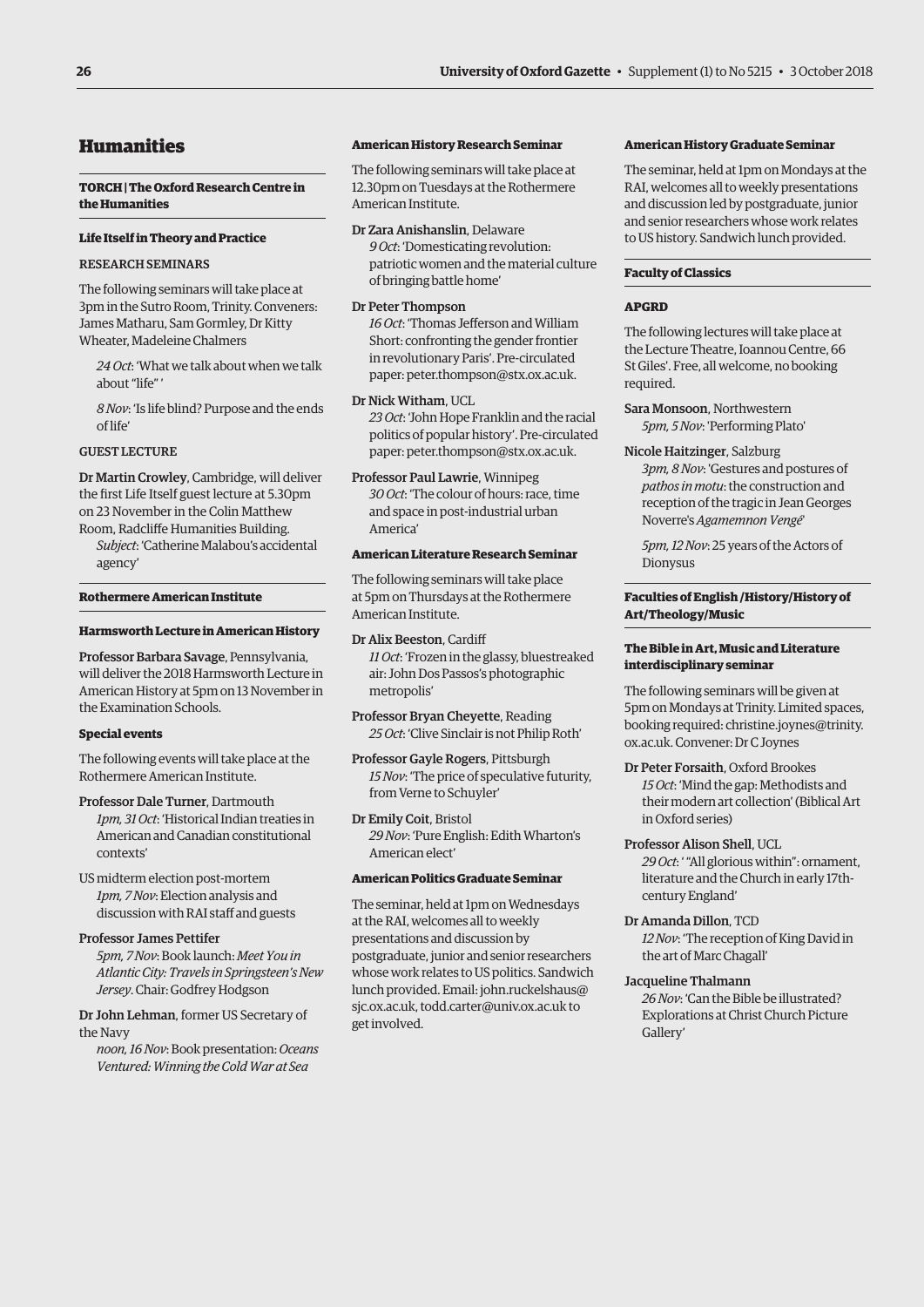### **Faculty of History**

### **Inaugural Lecture**

Professor Rob Iliffe, Professor of the History of Science, will deliver his inaugural lecture at 5pm on 8 November in the Examination Schools.

*Subject*: 'Science fictions: the triumph of the imagination and the invention of scientific creativity'

### **Economic and Social History departmental research seminar**

The following seminars will take place at 5pm on Tuesdays in the Wharton Room, All Souls. Conveners: Professor J Humphries, Professor D Oxley

Professor Robert C Allen, New York University Abu Dhabi

*9 Oct*: 'The subsistence wage: a basic needs poverty line applied to the past'

### Professor Katherine Paugh

*16 Oct*: 'The politics of reproduction and the history of venereal disease in the British Empire'

### Professor Dan Raff, Pennsylvania

*23 Oct*: 'The book-of-the-month club: a reconsideration'

### Professor Amanda Nettelbeck, Adelaide and UCD

*30 Oct*: 'Indigenous rights and colonial subjecthood'

### Professor Mary O'Sullivan, Geneva

*6 Nov*: 'No capitalism please, we're historians: the elusive role of profit in the history of economic life'

Assistant Professor Walker Hanlon, NYU *13 Nov*: 'Censorship, family planning and the British demographic transition'

### Professor Anne McCants and Professor Dan Seligson, MIT

*20 Nov*: 'Social entropy and economic history'

Professor Nikolaus Wolf, Humboldt *27 Nov*: 'Weber revisited: the Protestant ethic and the spirit of nationalism'

### **Global and Imperial History research seminar: Comparing empires**

The following seminars will take place at 4pm on Fridays in the Colin Matthew Room, History Faculty, unless otherwise noted. Tea/coffee available from 3.30pm. All welcome. Conveners: Professor James Belich, Dr Peter Brooke

Professor Richard Reid *12 Oct*: 'War/time: global histories of a local conflict in the Horn of Africa'

Professor Valerie Kivelson, Michigan *19 Oct*: 'Celebrating religious diversity: early modern Russia and the power of typological thinking'

Professor Valerie Hansen, Yale *26 Oct*: 'Locating the silk road(s) in history and today'

Knowledge production in colonial and post-colonial history, *2–6pm, 2 Nov, Colin Matthew Room*: (in association with 'Comparing the Copperbelt' ERC funded project)

Dr Christian Müller, Nottingham Ningbo: 'The colonial guardians of slavery? The problem of forced labour and interimperial knowledge transfer under the League of Nations, 1919–37'

Professor Miguel Bandeira Jerónimo, Coimbra: 'The labours of colonial cooperation: interimperial organisations and the questions of labour and welfare in the 1950s'

Professor Amandine Lauró, FU Brussels: ' "The British, the French and even the Russians use these methods": psychology, mental testing and (trans)imperial dynamics of expertise production in late-colonial Congo'

Professor Miles Larmer: ' "Decolonising" knowledge production in Central Africa's mining towns before and after independence'

### Michael Joseph

*9 Nov*: 'The First World War and the reimagination of empire in the British and French Caribbean'

### Dr Alexander Morrison

*16 Nov*: 'Comparing Russian settler colonialism'

### Professor Patrick O'Brien, LSE

*23 Nov*: 'Debating the Great Divergence from the demise of the Ming (1618–44) to the industrialisation of Western Europe (1756–1846)'

Dr Bronwen Everill, Cambridge *30 Nov*: tbc

### **Transnational and Global History seminar: The history of science and the global turn**

The following seminars will take place at 5pm on Tuesdays in the Butler Room, Nuffield. Wine and soft drinks served. All welcome. Conveners: Harriet Mercer, Sean Phillips

### Social event

*9 Oct*: 'What's it like to be a graduate student of global history?'

Dr Hansun Hsiung, Max Planck Institute *23 Oct*: 'Civilisation and reproduction: the freedom of translation, Berlin/Tokyo 1908'

### Dr Claas Kirchhelle

*6 Nov*: tbc

*20 Nov*: tbc

### **Oxford Environmental History Network with the Transnational and Global History seminar: Global environmental history lecture**

Dr Julia Adeney Thomas, Notre Dame, will lecture at 4pm on 11 October in the Lecture Theatre, History Faculty. Followed by drinks. All welcome.

*Subject*: 'The historian's task in the Anthropocene'

### **History of War seminar/Oxford Centre for Global History**

Professor Richard Reid will deliver a seminar at 5.15pm on 17 October in the Wharton Room, All Souls. Conveners: Professor Peter Wilson, Dr Marianne Klerk, Dr Alexander Morrison

*Subject*: 'Remembering and forgetting Mirambo: histories of pre-colonial war in modern Africa'

### **Modern British History seminar**

The following seminars will take place at 2pm on Thursdays in the Larkin Room, St John's, except where noted. All welcome. Tea served after seminars. Conveners: Sam Brewitt-Taylor, Matthew Grimley, Ben Jackson, Marc Mulholland, Sian Pooley, William Whyte

### Professor Robert Gildea

*11 Oct*: 'Empires of the mind: are British (and French) colonialism still with us?'

### Dr Alex Middleton

*18 Oct*: 'Dr Francia and the science of despotism, 1800–50'

Dr Malcolm Petri, St Andrew's *25 Oct*: 'Representing the nation: Scottish nationalism and Europe, 1967–75'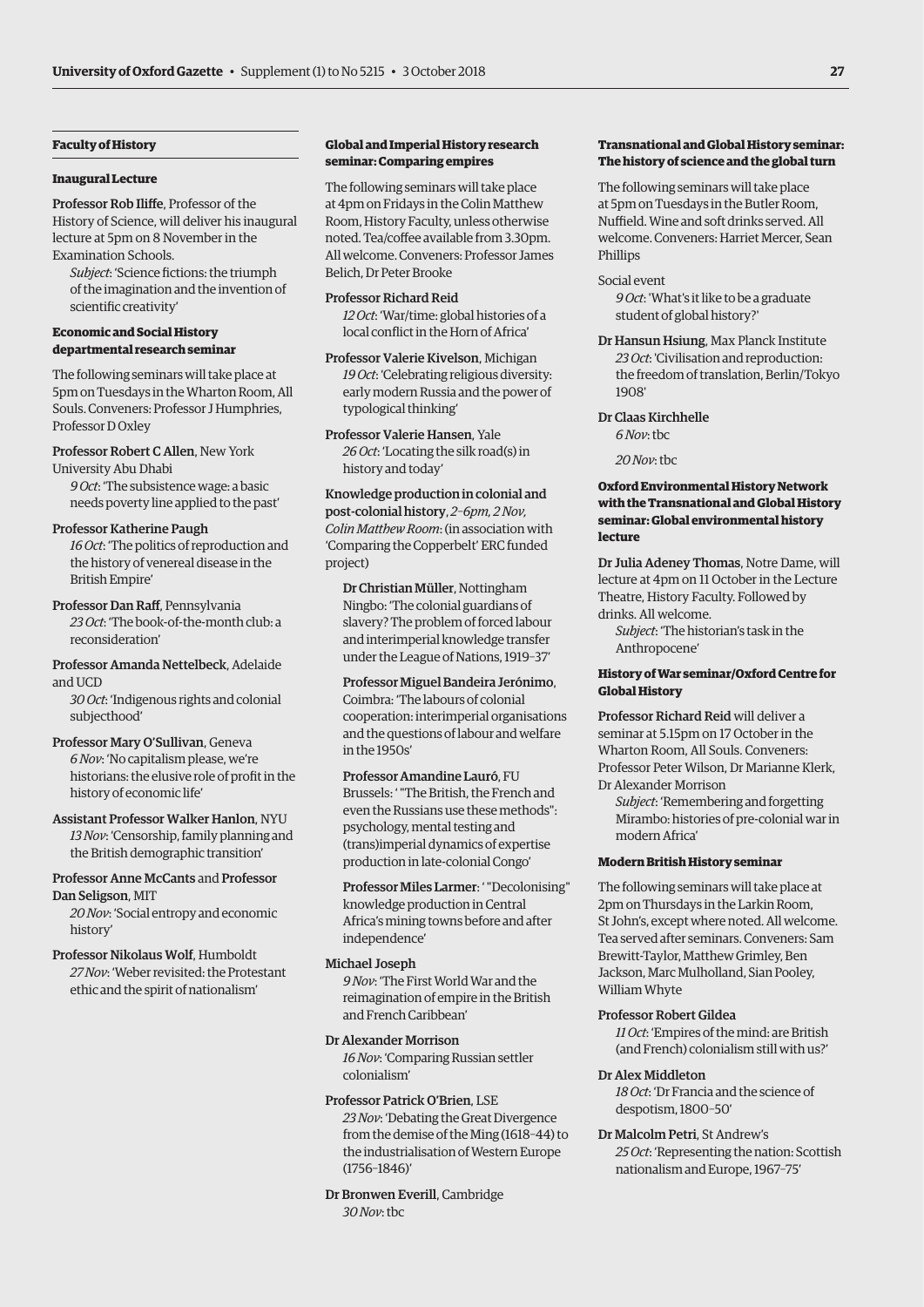*Ewen Green Memorial Lecture*

Professor Catherine Hall, UCL *5pm, 1 Nov, Magdalen Auditorium*: 'Customs in common: making "race" in the black/white Atlantic'

### Dr John Davis, Ms Tess Little and Mr Matthew Myers

*8 Nov*: Roundtable on new directions in the historiography of 1968

Professor Julian Hoppit, UCL *5pm, 14 Nov, Old Library, Hertford*: 'Ireland, Britain and the taxing Union, 1801–1914' (joint meeting with the Irish History seminar)

Dr Sarah Crook, Swansea *22 Nov*: 'Student mental health in postwar Britain'

### **Wellcome Unit for the History of Medicine**

### SEMINARS IN THE HISTORY OF SCIENCE, MEDICINE AND TECHNOLOGY

The following seminars will take place at 4pm on Mondays in the History Faculty Lecture Theatre, George Street (coffee from 3.30pm). Conveners: Professor Rob Iliffe, Dr Sloan Mahone

### Dr Lisa Mullen

*8 Oct*: ' "The few cubic centimetres inside your skull": electro-convulsive therapy in Orwell's *Nineteen Eighty-Four*'

### Professor Ruth Harris

*15 Oct*: ' "Strange things may be accomplished": gurus between science and miracles'

Dr Marissa Mika, UCL *22 Oct*: 'Archival ethics from below: the case of an African cancer hospital'

Dr Mary Brazelton, Cambridge *29 Oct*: 'Smallpox eradication in China and emerging narratives of global health, 1949–79'

Dr Marius Turda, Oxford Brookes *5 Nov*: 'Catholicism, reproduction and eugenics in interwar Hungary'

### Dr John Lidwell-Durnin

*12 Nov*: 'The intemperate brain: debates over habit and heredity in the 19th century'

Professor Katherine Paugh *19 Nov*: 'Venereal disease in the British Empire'

### Dr Rebekah Higgitt, Kent

*26 Nov*: 'The Royal Observatory, Greenwich, and mathematical practice in early modern London'

### **History of Art Department**

### **Research seminars**

The following seminars will take place at 5pm on Wednesdays in the History of Art Lecture Theatre, 2nd Floor, Littlegate House, St Ebbes, unless otherwise noted. More information: [www.hoa.ox.ac.uk/events.](http://www.hoa.ox.ac.uk/events)  Convener: Professor H Grootenboer

Dr Jo Applin, Courtauld *10 Oct*: 'Breakdown'

Professor Griselda Pollock, Leeds *17 Oct*: 'Challenging to art history: Charlotte Salomon 1917–43 or CS, a nameless artist in the theatre of memory and war'

Professor T J Clark, Berkeley *24 Oct, History Faculty, George Street*: 'Aesop, Velázquez and war'

Professor Sussan Babaie, Courtauld *31 Oct*: 'Seeing taste: art and cuisine in Safavid Iran'

Dr John Blakinger *7 Nov*: 'Patterns and puzzles: Gyorgy Kepes's "education of vision" '

Dr Andrés Vélez Posada, Cambridge *14 Nov*: 'A mountain inside a coconut: nature, mining and early modern ingenuity'

Professor Dennis Geronimous, NYU *21 Nov*: 'Jacopo da Pontormo and the curious case of the Black Duke's daughter'

Professor Allison Stielau, UCL *28 Nov*: 'Melt values'

### **Faculty of Linguistics, Philology and Phonetics**

### **General linguistics seminars**

The following seminars will be given at 5.15pm on Mondays in Room 2, Taylorian Institute. Conveners: Professor A Lahiri, Dr K Hoge, Professor W de Melo

### Professor Jean-Christophe Verstraete, Leuven

*15 Oct*: 'Optional and differential case marking: typology and diachrony'

Dr Adam Schembri, Birmingham *22 Oct*: 'Indicating verbs in British Sign Language: reconsidering verb agreement in sign languages'

Dr Rebecca Woods, Huddersfield *29 Oct*: 'Non-adult questions in child language: a window onto pragmatic development'

### Dr Kerstin Hoge

*5 Nov*: 'The functional structure of (in)definite DPs: evidence from Yiddish prenominal possessives'

Professor Ianthi Tsimpli, Cambridge *12 Nov*: 'Literacy, numeracy and cognition in multilingual children from underprivileged contexts: the role of language in Indian primary education'

Dr András Bárány, SOAS *19 Nov*: 'Possessors in switch-reference'

### **Faculties of Medieval and Modern Languages/Linguistics, Philology and Phonetics**

### **Romance Linguistics seminars**

The following seminars will take place at 5pm on Thursdays at 47 Wellington Square. Convener: Professor Martin Maiden

- Professor Charlotte Gooskens, Groningen *18 Oct*: 'Mutual intelligibility between closely related languages in Europe (including Romance languages)'. In association with the *Creative Multilingualism* project
- Professor Pavel Štichauer, Prague *25 Oct*: 'Mixed perfective auxiliation systems in some Italian dialects: morphological aspects'

### Zeprina-Jaz Ainsworth

*8 Nov*: 'The importance of gender in the development of the old Gallo-Romance and Romanian case systems'

### Béatrice Rea

*15 Nov*: '*Le retour d'un être cher*? Results from a sociolinguistic study of auxiliary alternation in Montréal French'

Professor Ingmar Söhrman, Gothenburg *29 Nov*: 'Position and direction in Sursilvan. A complex prepositional usage'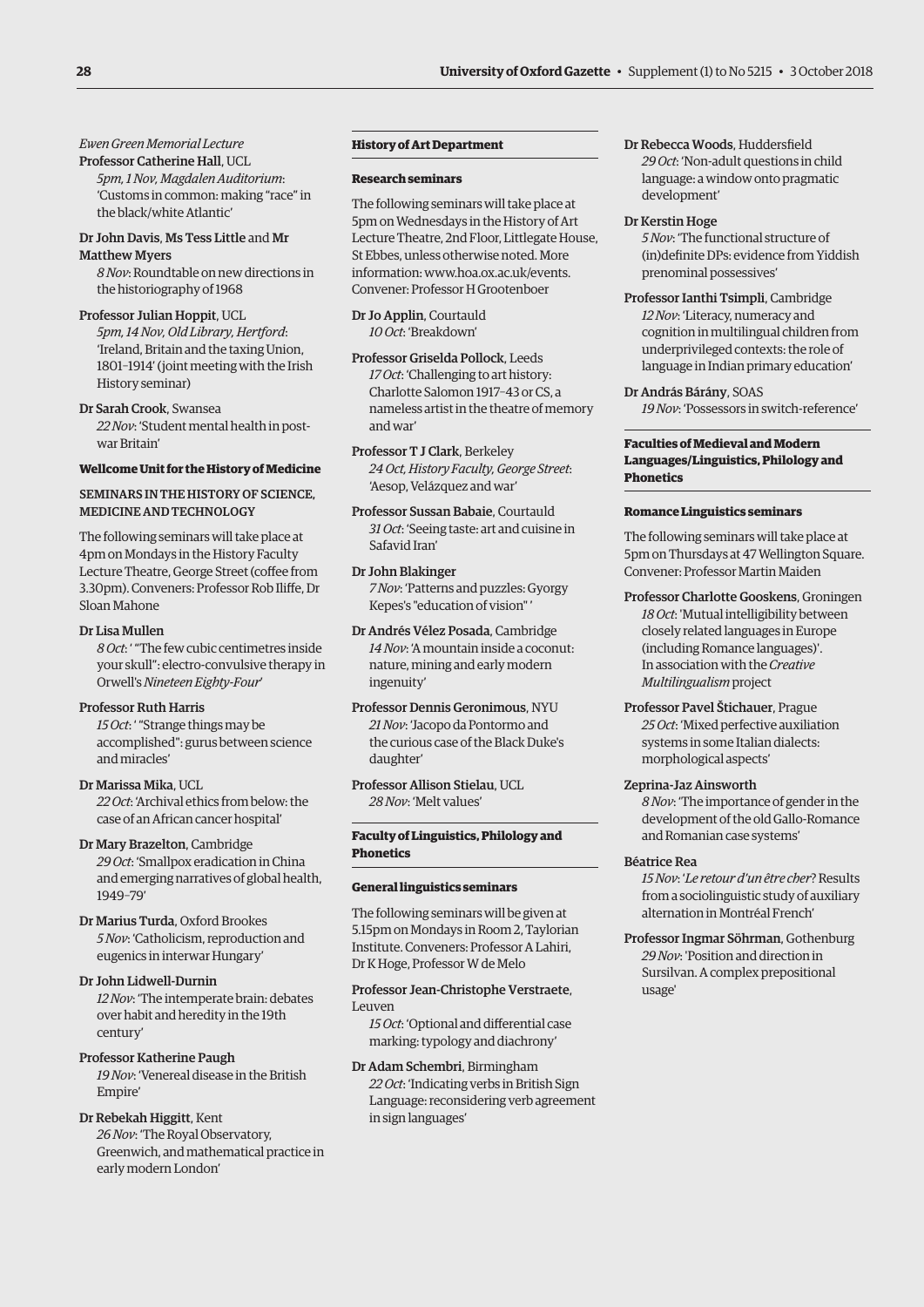### **Faculty of Music**

### **Research colloquia**

The following colloquia will take place at 5.15pm on Tuesdays in the Denis Arnold Hall. Followed by discussion and drinks reception. Free; open to all. Conveners: Stefanie Arend, Edward Spencer

### Professor Elizabeth Eva Leach

*9 Oct*: 'A little knight music: medieval songs, tournaments and other forms of violence'

### Moushumi Bhowmik

*16 Oct*: 'Migration, memory and music: field recordings from Bengal and the diaspora'

Dr Charlotte Bentley, Cambridge *23 Oct*: 'New Orleans and the creation of transatlantic opera, 1819–59'

### Professor Philip Bullock

*30 Oct*: ' "I almost always know how much money I have": Tchaikovsky and the market for classical music in 19thcentury Russia'

### Professor Michael Spitzer, Liverpool

*6 Nov*: 'The pathos of lo-fi in Neutral Milk Hotel's *Aeroplane over the Sea*'

### Dr Yvonne Liao

*13 Nov*: ' "After Europe": musical institutions and post/Colonial Hong Kong'

### Professor Tina Ramnarine, RHUL

*20 Nov*: 'Music, indentureship and the cultures of decolonisation'

### Dr Oskar Cox-Jensen, QMUL

*27 Nov*: 'Joseph Johnson's hat, or, the storm on Tower Hill'

### **Seminars in Ethnomusicology and Sound Studies**

The following seminars will take place at 5pm in the St John's College Barn. Followed by wine reception. Convener: Professor Jason Stanyek

### Barbara London, Yale

*10 Oct*: 'Sound art: beyond the comfort zone'

# Professor J Griffith Rollefson, Cork *25 Oct*: 'Watch the throne: critical excess

and the new gilded age'

### **Seminars in Medieval and Renaissance Music**

The following seminars will take place at 5pm in the Wharton Room, All Souls, unless otherwise noted. Followed by an hour discussion with wine. Free and open to all. Convener: Margaret Bent

Dr Antonio Chemotti, Warsaw *18 Oct*: 'Musical past and regionalism in early modern Silesia: the hymnbook of Valentin Triller'

Professor Elizabeth Eva Leach *1 Nov*: 'The motets of Douce 308: evidence for a more extensive monophonic tradition?'

### Dr Margaret Bent

*15 Nov*: 'The contents and provenance of the fragmentary royal choirbook of the 1420s: an update'

*Dr Elena Abramov van Rijk, Jerusalem 27 Nov, Hovenden Room*: 'The non-Italian *Ars nova*, or how to read the madrigal Povero Zappator by Lorenzo da Firenze'

### **Composer Speaks series**

Professor Piers Hellawell, Belfast, will lecture at 4pm on 29 October in Lecture Room A, Music Faculty.

*Subject*: 'Mad machines, slow-motion collisions, matryoshka dolls…a bric-àbrac of form'

### **Seminars in music theory and analysis**

The following seminars will take place at 4.30pm on Wednesdays in the Committee Room. Free and open to all. Refreshments. Conveners: Jonathan Cross, Sebastian **Wedler** 

Professor Peter H Smith, Notre Dame *17 Oct*: 'The "type-2" sonata form in the 19th century: a case study in Mendelssohn's Octet'

### Leah Broad

*7 Nov*: 'Analysing theatre music'

Professor Richard Widdess, SOAS *21 Nov*: 'The analysis of the music of South Asia'

### **Faculty of Oriental Studies**

### **Seminars on Jewish history and literature in the Graeco-Roman period**

The following seminars will be held at 2.15pm on Tuesdays at the Centre for Hebrew and Jewish Studies, Clarendon Institute, Walton Street. Conveners: Professor Martin Goodman, Professor Jan Joosten, Professor Alison Salvesen

Dr James Aitken, Cambridge *9 Oct*: 'Homeric rewriting in Greek Sirach' (Septuagint Forum)

- Dr Marton Ribary, Manchester *16 Oct*: 'Rabbinic isolation in Roman times'
- Professor Sarah Pearce, Southampton *23 Oct*: 'Cleopatra and the Jews'
- Professor Jonathan Ben-Dov and Asaf Gayer, Haifa

*30 Oct*: 'Prolegomena to the writings in cryptic script from Qumran'

- Professor Galit Hasan-Rokem, Hebrew *6 Nov*: 'Alexandria in the literary memory of the rabbis'
- Dr Max Leventhal, Cambridge *13 Nov*: 'Quotations of the Septuagint in Eleazar's exegesis of the Law (Arist 130–71)' (Septuagint Forum)
- Professor Sir Fergus Millar *20 Nov*: 'The inscriptions of Judaea/ Palaestina: where are we?'

Professor Willem Smelik, UCL *27 Nov*: 'A new Aramaic fragment of the Toldot Yeshu'

### **Centre for Hebrew and Jewish Studies, University of Oxford**

### ULLENDORFF MEMORIAL LECTURE

Professor Geoffrey Khan, Cambridge, will deliver the third Ullendorff Memorial Lecture at 6pm on 29 November at the Clarendon Institute.

*Subject*: 'The loss of the Tiberian pronunciation tradition of Biblical Hebrew in the Middle Ages and its recovery through modern scholarship'

### LUNCHTIME SEMINAR IN JEWISH **STUDIES**

Harai Golomb and Avshalom Guissin will give a seminar at 1pm on 1 November at the Clarendon Institute.

*Subject*: 'Translating Hebrew poetry into song'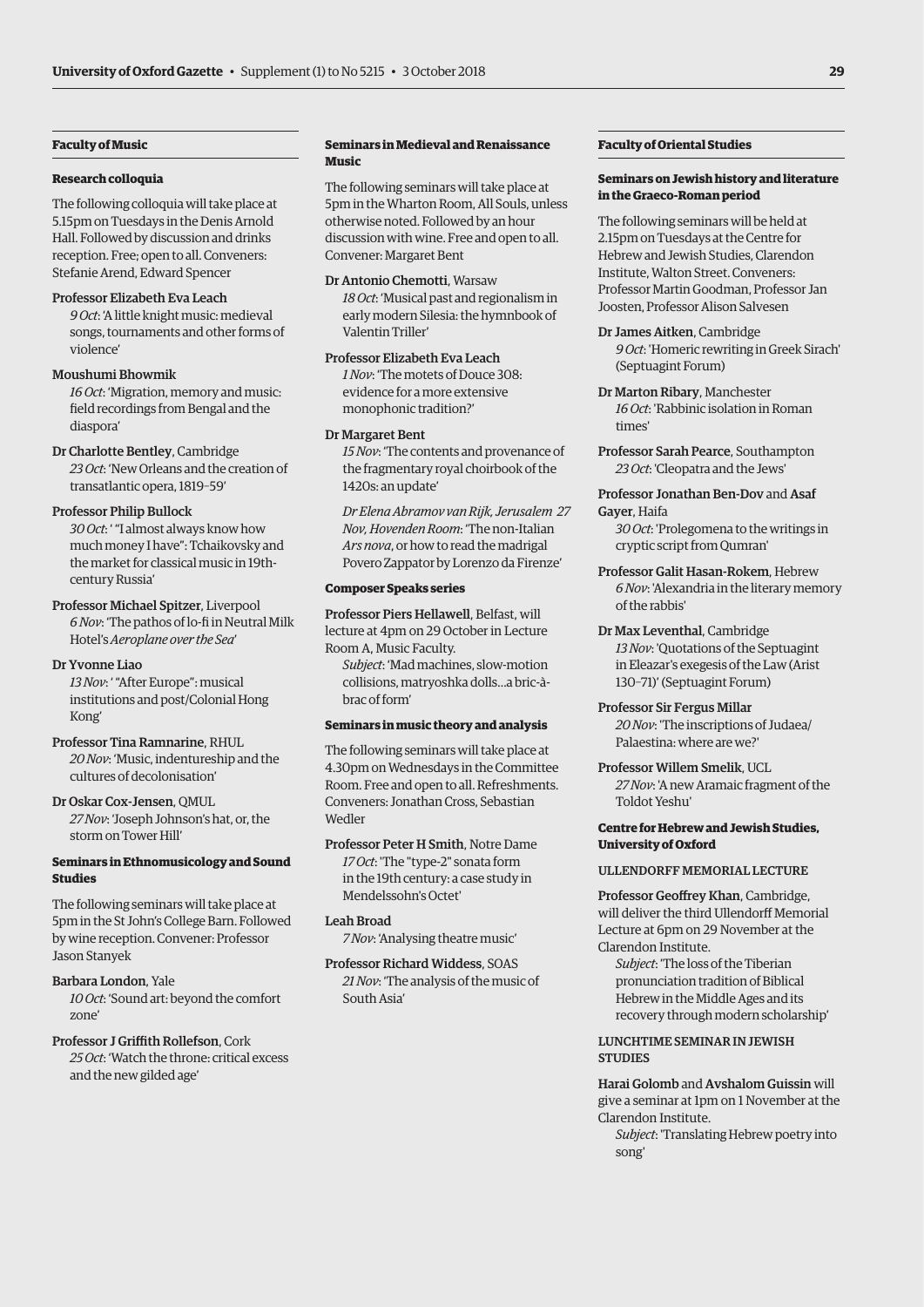### **Late Antique and Byzantine Studies Seminar**

The following seminars will take place at 5pm on Wednesdays in the Ioannou Centre, 66 St Giles'. Conveners: Professor P Frankopan, Dr J Shepard

### Professor Elizabeth Jeffreys

*10 Oct*: 'Byzantine literature in the Slavic world: serendipity or intention?'

### Dr Catherine Holmes

*17 Oct*: 'Centres, peripheries and networks: an impossible triangle to square in Byzantium?'

### Professor Jaś Elsner

*24 Oct*: 'Looking east: Christian art outside the world of Christian hegemony'

### Dr James Howard-Johnston *31 Oct*: 'The typology of nomad empires'

Professor Marc Lauxtermann

# *7 Nov*: 'Story-telling east and west'

Dr Phil Booth *14 Nov*: 'Byzantium and the Miaphysite commonwealth'

### Dr Ida Toth

*21 Nov*: 'Antiquity and identity in Byzantine, Italian and Ottoman cultures'

### Professor Dame Averil Cameron

*28 Nov*: 'Empire and commonwealth today'

# Mathematical, Physical and Life Sciences

### **Department of Chemistry**

### **Organic Chemistry and Chemical Biology research colloquia**

The following colloquia will take place at 2pm on Thursdays in the Dyson Perrins Lecture Theatre, unless otherwise noted. Conveners: Dr Jim Thomson, Dr Paul Roberts

### Professor Brad Carrow, Princeton *11 Oct*: 'Mechanism-driven catalyst

design for sustainable chemistry'

# Dr Christopher Bray, QMUL, Dr David

Blakemore, Pfizer Worldwide Medicinal Chemistry, and Professor David Procter,

Manchester

*2.15pm, 18 Oct, Inorganic Chemistry Laboratory Lecture Theatre*: Pfizer Organic Chemistry and Chemical Biology symposium

Professor John Fossey, Birmingham *1 Nov*: 'Not another click talk'

### Professor Peter O'Brien, York *8 Nov*: 'New routes to nitrogen, oxygen and sulfur heterocycles: exploring 3D pharmaceutical space'

### *Pharmaron Lecture*

Professor Frank Glorius, WWU Münster *Mon, 12 Nov*: 'On discovery in catalysis'

### Professor Helen Hailes, UCL *22 Nov*: 'The use of enzymes for C–C bond formation and amine synthesis'

### **Physical Chemistry seminars**

The following seminars will take place at 2pm on Mondays in the ICL Lecture Theatre, unless otherwise noted. All welcome. Conveners: Dr Brianna Heazlewood, Professor Mark Wilson

### Professor Jas Pal Badyal, Durham *Thurs, 27 Sept*: 'Functional nanocoatings for technological and societal applications'

Professor Ken Suslick, Illinois *8 Oct*: 'The chemical history of a bubble'

Professor Graham R Fleming, California *22 Oct*: 'Multi-dimensional spectroscopy, photosynthesis and how too much light is a bad thing'

### Professor Fiona Meldrum, Leeds *5 Nov*: 'Artificial biominerals and beyond: bio-inspired synthesis of nanocomposite single crystals'

Professor Caroline Dessent, York *19 Nov*: tbc

### **Theoretical Chemistry seminars**

The following seminars will take place at 4.15pm on Mondays in the John Rowlinson Seminar Room. All welcome. Convener: Professor William Barford

Professor Teresa Head-Gordon, California *15 Oct*: 'The role of interfaces for water and binary systems under confinement'

- Professor Gábor Csányi, Cambridge *29 Oct*: 'A new dawn of force fields – using both old and new ideas'
- Dr Alexander Thom, Cambridge *12 Oct*: 'Holomorphic Hartree-Fock theory'
- Professor Fernanda Duarte *26 Nov*: 'Unravelling the role of noncovalent interactions in recognition and catalysis'

### **Department of Earth Sciences**

The following seminars will take place at noon on Fridays in the Lecture Theatre. Conveners: Professor Richard Katz, Dr Nick Tosca

Professor Adina Paytan, California *8 Oct*: Special seminar: tbc

Professor Nick Christie-Blick, Columbia *12 Oct*: 'Why extensional detachment faults are still a problem'

# Professor Suzanne Aigrain

*19 Oct*: 'Extra-solar planets: detection, population studies and atmospheric characterisation'

Dr Frances Cooper, Bristol *26 Oct*: 'Tectonics, climate and copper in the Central Andes: insights from (U-Th)/ He hematite geochronology'

Professor Frances Wall, Cambourne School of Mines *2 Nov*: tbc

Dr Nicolas Brantut *9 Nov*: tbc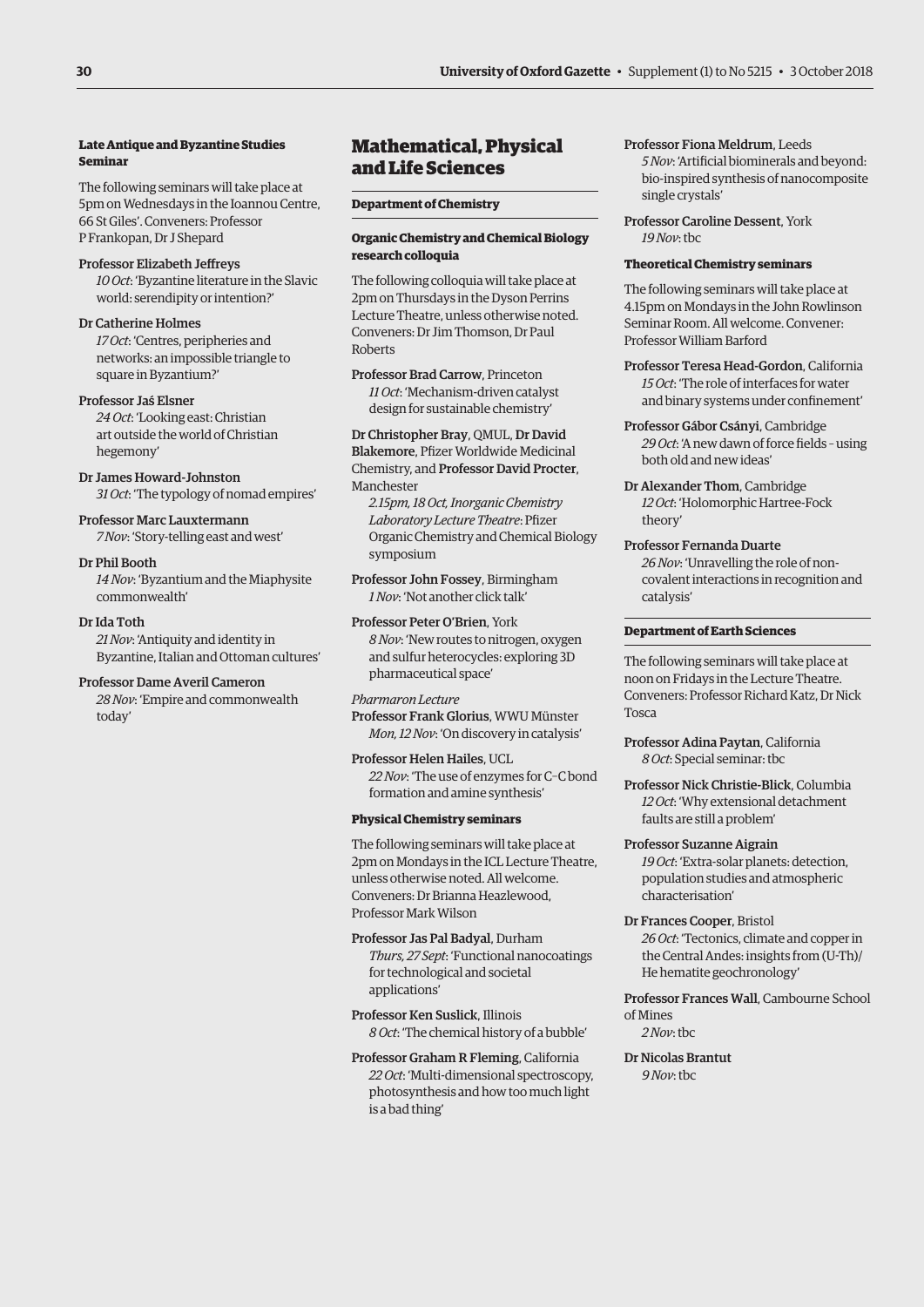Professor Hitoshi Kawakatsu, Earthquake Research Institute, Tokyo

*16 Nov*: 'Elucidation of the lithosphere– asthenosphere system of the oceanic mantle via broadband ocean bottom seismology'

Professor Andrew Shepherd, Leeds *23 Nov*: tbc

Dr Catherine Rose, St Andrews *30 Nov*: 'The where, how and when of sulphate in carbonates'

### **Department of Engineering Science**

### **Astor Visiting Lecturer seminars**

Professor Goerge Pappas, Pennsylvania, will deliver the following seminars in LR2, Thom Building.

*11am, 9 Oct*: 'Information acquisition using multiple robots'

*4pm, 11 Oct*: 'Cloud-based control with privacy'

### **Mathematical Institute**

### **Oxford Mathematics Public Lectures**

The following lectures will take place in the Mathematical Institute. To register: [external-relations@maths.ox.ac.uk.](mailto:external-relations@maths.ox.ac.uk)

Professor Persi Diaconis, Stanford *5pm, 5 Sept*: 'Chance and evidence'

Professor Roger Penrose *5.30pm, 24 Sept*: 'Eschermatics'

Professor James Sparks, City of London Sinfonia

*7.30pm, 9 Oct*: 'Bach and the cosmos'

### **Department of Physics**

### **Hintze Lecture**

Professor Rocky Kolb, Chicago, will deliver the 17th Hintze Lecture at 5pm on 31 October in the Martin Wood Lecture Theatre, Parks Road. Open to all. More information: www2.physics.ox.ac.uk/ [research/astrophysics/oxford-centre-for](www2.physics.ox.ac.uk/research/astrophysics/oxford-centre-for-astrophysical-surveys)astrophysical-surveys.

*Subject*: 'The quantum and the cosmos'

### **Theoretical Particle Physics seminars**

The following seminars will take place at 4.15pm on Thursdays in the Simpkins Lee Room, Beecroft Building, unless otherwise noted. Convener: Professor Subir Sarkar

Particle Theory Group *11 Oct, Sciama Lecture Theatre*: Introduction to the group

Dr Jake Bourjaily, Niels Bohr Institute, Copenhagen *18 Oct*: 'The surprising simplicity of scattering amplitudes'

*25 Oct*: tbc

Professor Steven Abel, Durham *1 Nov*: 'Asymptotically safe standard model'

Professor Thomas Gehrmann, Zurich *8 Nov*: 'Precision physics with jet observables and transverse momentum distributions'

Professor Christophe Grojean, DESY Hamburg

*15 Nov*: 'A global view on the Higgs selfcoupling at lepton colliders'

Dr Dumitru Ghilencea, NIPNE Bucharest *22 Nov*: 'Two-loop corrections to Starobinsky-Higgs inflation'

Professor Marika Taylor, Southampton *29 Nov*: 'Holographic entanglement entropy'

### **Seminars**

The following seminars will take place at 3.30pm on Fridays at the Martin Wood Lecture Theatre.

Professor Laura Baudis, Zurich *19 Oct*: 'All the dark we cannot see – the state-of-the art in direct searches for particle dark matter'

### Professor Robert Smith

*26 Oct*: 'Ultracold atomic gases: exploring many-body physics with the coldest stuff in the universe'

Professor Jonathan Gregory, Reading/Met

Office. Host: Tim Palmer *2 Nov*: 'Sea level change in the Anthropocene'

### Richard D Ludescher, Rutgers

*9 Nov*: 'Photophysics and food: edible fluorophores as intrinsic sensors of quality'

### Professor Gavin Salam

*16 Nov*: 'Higgs and beyond at colliders'

*23 Nov*: tbc

### **Department of Plant Sciences**

### **Departmental research seminars**

The following seminars will take place at 12.30pm on Thursdays in the Large Lecture Theatre, Department of Plant Sciences. Convener: Professor Andrew Smith

Dr Steven Spoel, Edinburgh *11 Oct*: 'Transcriptional regulation by dynamic ubiquitination'

Professor Farhah Assaad, TU Munich *18 Oct*: 'Allocation decisions in *Arabidopsis*'

Dr Paul Kersey, Royal Botanic Gardens, Kew

*25 Oct*: 'From seed to silicon: plant collections in the 21st century'

Dr Angela Hay, Max Planck Institute *1 Nov*: 'Explosive seed dispersal'

Professor Allan Ellis, Stellenbosch *8 Nov*: tbc

Professor Lee Sweetlove *15 Nov*: 'Computing a more efficient leaf using metabolic network models'

Professor Felix Kessler, Neuchâtel *22 Nov*: 'Cytoplasmic events in early chloroplast biogenesis'

Professor Philip Donoghue, Bristol *29 Nov*: 'The timing and nature of early land plant evolution'

### **Department of Zoology**

### **Departmental research seminars**

The following seminars will take place at 1pm on Mondays in the Zoology Research and Administration Building, 11a Mansfield Road, unless otherwise noted. Conveners: Professor Seb Shimeld, Dr Sonya Clegg

Professor Christl Donnelly, Imperial *8 Oct*: 'Understanding and controlling the spread of zoonoses: from bovine TB to Ebola'

Professor Nate Sanders, Vermont *15 Oct*: 'Using mechanistic experiments and macro-ecological models to understand biodiversity in a changing world'

### *Weldon Memorial Lecture*

Professor Dame Angela McLean *4pm, 22 Oct, Oxford Martin School Lecture* 

*Theatre*: 'Immunology that counts: the population biology of immunity'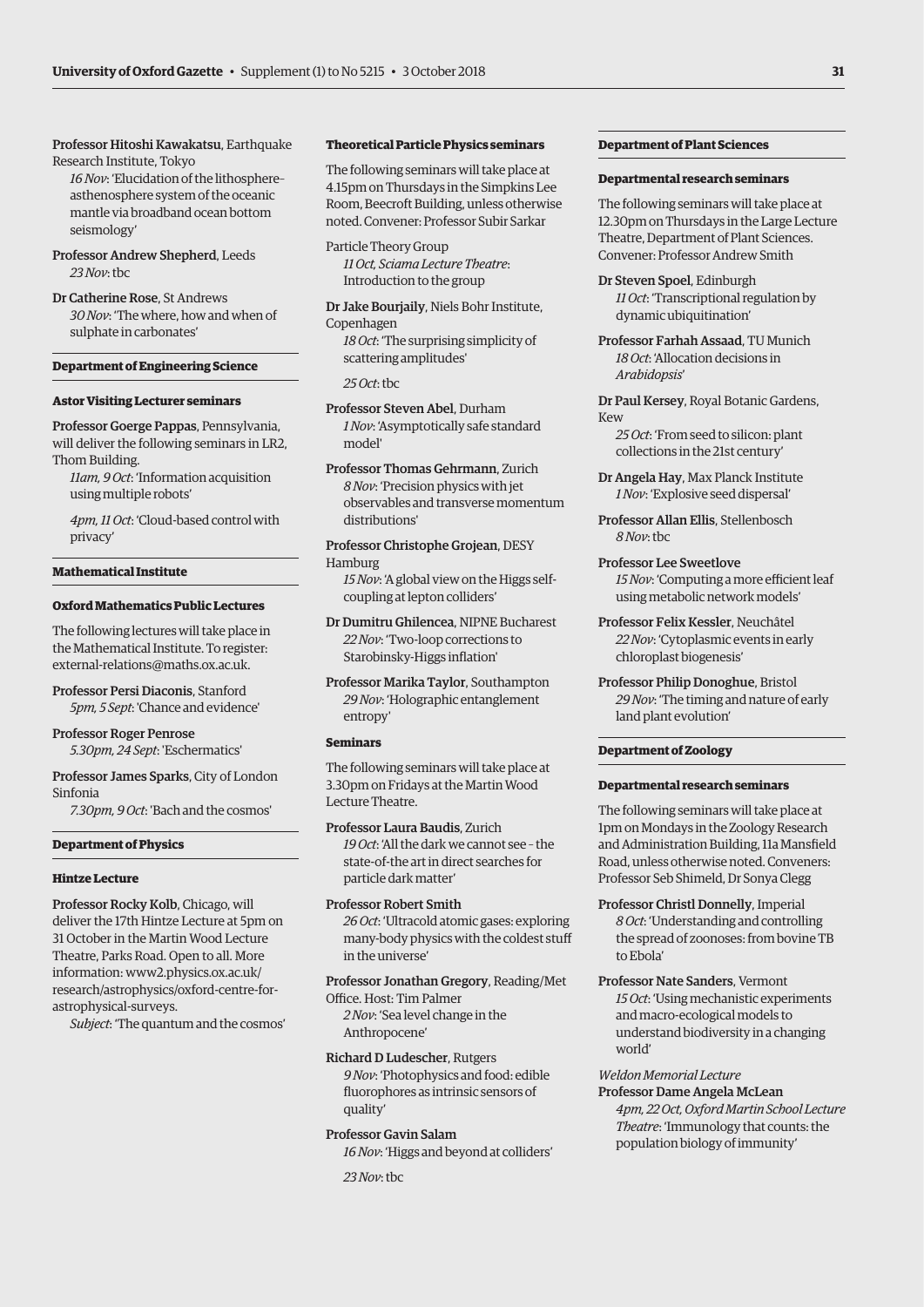### Professor Graham Taylor

*29 Oct*: 'Reverse-engineering animal flights: unravelling the evolutionary co-tuning of physics, physiology and behaviour'

### Professor Josephine Pemberton, Edinburgh

*5 Nov*: 'Inbreeding and inbreeding avoidance in a population with severe inbreeding depression'

Professor Gaspar Jekely, Exeter *12 Nov*: 'Neural circuit and genetic bases of behaviour in the planktonic larvae of *Platynereis*'

Dr Elli Leadbeater, RHUL *19 Nov*: 'Challenges for bees in a changing world'

Professor Yadvinder Mali *26 Nov*: tbc

### **Medawar Seminars**

The following seminars will be given at noon on Wednesdays in the seminar room, Peter Medawar Building.

Roy Hall, Queensland *10 Oct*: 'Sheep in wolves' clothing: insectspecific viruses of mosquitoes exploited as novel platforms for diagnostics and vaccines'

Sebastien Calviignac, Robert Koch Institute, Berlin

*24 Oct*: 'Environmental DNA for wildlife epidemiology and outbreak investigation'

### Marina Escalera Zamudio

*14 Nov*: 'Parallel evolution and the emergence of highly pathogenic avian influenza A viruses'

### Dr Heidi Olzscha, Halle-Wittenberg

*21 Nov*: 'Adapting protein quality control for intervention in immunity and neurodegenerative diseases'

### Wayne Potts, Utah

*28 Nov*: 'Host MHC and genomic diversity retards experimental evolution of viral virulence'

# Medical Sciences

### **Oxford Centre for Diabetes, Endocrinology and Metabolism**

### **Seminar series**

The following seminars will take place at 1pm on Wednesdays in the Robert Turner Lecture Theatre, Floor 2, OCDEM Building, Churchill Hospital. Convener: Professor Fredrik Karpe

Professor David Ray *10 Oct*: 'Circadian clock control of glucocorticoid action'

Professor Guruprasad Aithal, Nottingham *17 Oct*: 'Screening for NASH and NASH lifestyle interventions'

Dr William Whiteley, Edinburgh *31 Oct*: 'Is dementia preventable? The effect of vascular risk factors on dementia and cognitive decline'

Professor Stafford Lightman, Bristol *14 Nov*: 'Moving to a dynamic understanding of hormonal function'

Professor Henk Veeze, Netherlands *21 Nov*: 'The Diabeter experience in improving outcome and reducing costs in type 1 diatetes'

Dr David Strain, Exeter *28 Nov*: 'Diabetes and frailty'

### **Sir William Dunn School of Pathology**

### **Seminar programme**

The following seminars will take place at 2pm on Fridays in the Medical Sciences Teaching Centre, South Parks Road, unless otherwise noted.

Professor Geoffrey L Smith, Cambridge *12 Oct*: 'Studying innate immunity by vaccinia virus immune evasion strategies'

Professor Urs Jenal, Basel *19 Oct*: 'A ring to rule them all: from cell polarity to bacterial virulence control'

Professor Stephen Cobbold

*26 Oct*: 'Taking a closer look at T cell fate decisions'

Professor Mads Gryd-Hansen *2 Nov*: 'Innate host defence: a playing field for the ubiquitin machinery'

Professor Wanda Kukulski, Cambridge *1pm, 9 Nov*: tbc

Professor Richard Stefl, Central European Institute of Technology, Brno *16 Nov*: tbc

Professor Aurelien Roux, Geneva *23 Nov*: 'Buckling of an epithelium growing under spherical confinement'

### **Department of Pharmacology**

### **Pharmacology, Anatomical Neuropharmacology and Drug Discovery Seminars**

The following seminars will take place at noon on Tuesdays in the Lecture Theatre, Department of Pharmacology, Mansfield Road.

Professor Nick Franks, Imperial. Host: Professor Trevor Sharp

*9 Oct*: 'Overlapping mechanisms of sleep, sedation and thermoregulation'

Professor Patrik Rorsman. Host: Associate

Professor Paolo Tammaro *16 Oct*: 'Insulin action: a pancreatic islet perspective'

Dr Liming Ying, Imperial. Host: Associate Professor Ming Lei

*23 Oct*: 'Seeing is believing: probing protein assembly and protein–ligand interactions by single molecule spectroscopy and imaging'

Dr Spyros Zissimopoulos, Swansea. Host:

Associate Professor Grant Churchill *30 Oct*: 'Ryanodine receptor: calcium release channel complex in cardiac physiology and disease'

Alan Whitmore, E-Therapeutics plc. Host Professor Nigel Emptage

*6 Nov*: 'Network-driven drug discovery: what is it and why do we need it?'

Dr Emily Eden, UCL. Host: Professor Fran Platt

*13 Nov*: 'Lines of communication: the role of lysosomal membrane contact sites in cholesterol homeostasis'

Professor Karen McCloskey, Queen's Belfast. Host: Associate Professor Paolo Tammaro

*21 Nov*: tbc

Dr Marian Tsanov, TCD. Host: Dr Tim Viney *27 Nov*: 'Septo-hippocampal circuitry beyond theta generation: how hippocampal spatial code is tuned by septal activity'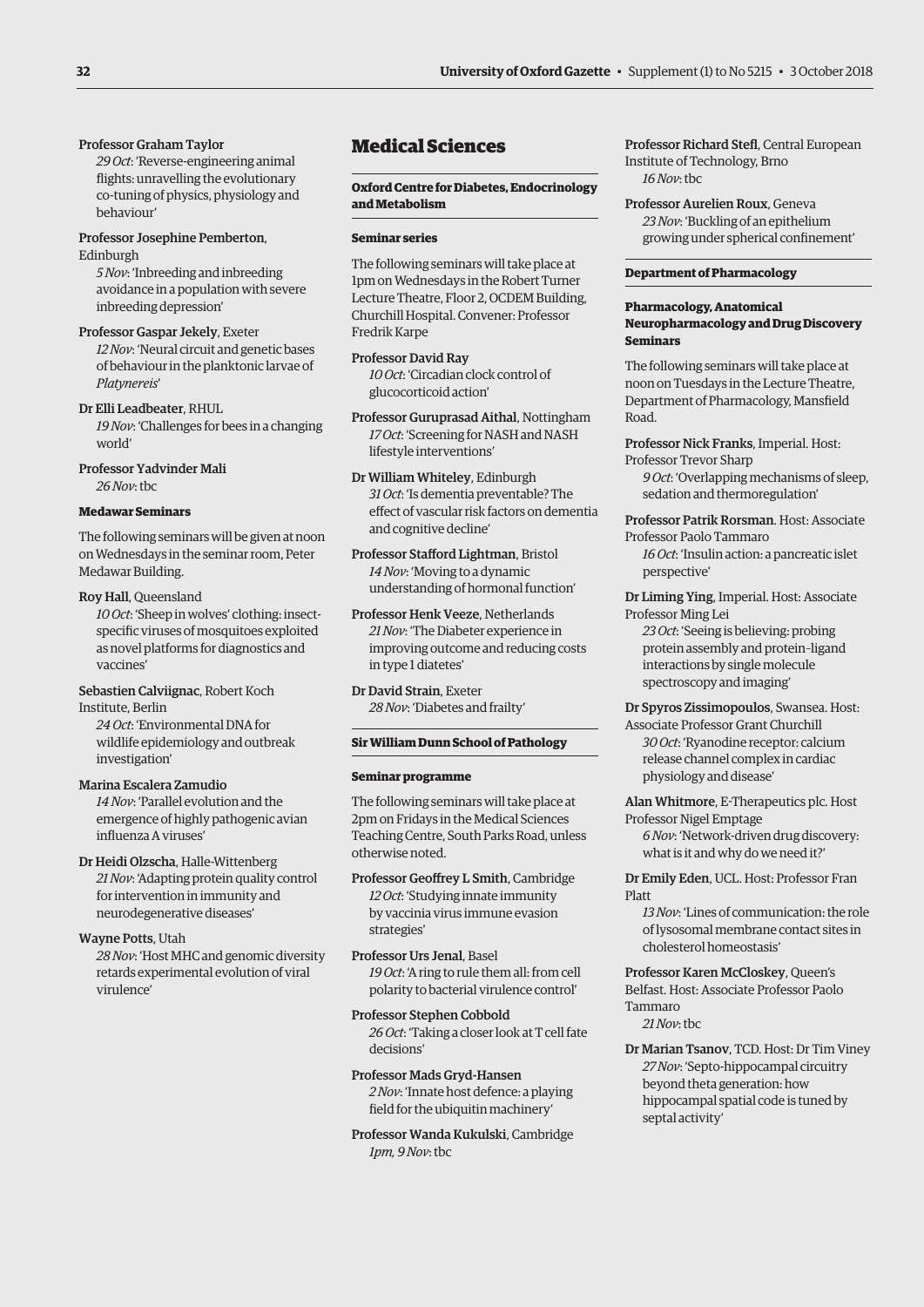### **Department of Physiology, Anatomy and Genetics**

### **Head of Department seminar series**

The following seminars will take place at 1pm in the Large Lecture Theatre, Sherrington Building, unless otherwise noted. All welcome.

Professor Frank Sengpiel, Cardiff. Host: Professor Kristine Krug

*12 Oct*: 'Visual stimulus processing and spatial memory in the retrosplenial cortex'

Dr Tara Keck, UCL. Host: Professor Kristine Krug

*19 Oct*: 'Synaptic dynamics in mouse visual cortex following sensory deprivation'

Dr Kelly Smith, Queensland. Host: Dr Duncan Sparrow

*26 Oct, Sherrington Library*: 'Genetic regulators of cardiovascular development'

### Dr Christine Des Rosier, Montreal. Host: Professor Lisa Heather

*2 Nov, Sherrington Library*: 'Acylcarnitines – from metabolism to heart function: a focus on their role in human heart failure'

Professor Guy Rutter. Host: Dr James Cantley

*9 Nov*: 'Stronger together: understanding pancreatic beta-cell connectivity in health and disease'

Dr Myriam Aouadi, Karolinska Institute.

Host: Professor Ana Domingos *16 Nov*: 'Macrophage contribution to insulin resistance independently of inflammation'

*GL Brown Lecture* 

Professor Andrew J Parker. Host: Professor David Paterson

*23 Nov*: 'Seeing depth with two eyes: the binocular physiology of 3D space'

Professor Alex Gould, Francis Crick

Institute. Host: Professor David Paterson *30 Nov*: 'Coping with a stressful start in life' (joint seminar with Dunn School)

### **Nuffield Department of Population Health**

### **Sir Richard Doll Seminars in Public Health and Epidemiology**

The following seminars [\(www.ndph.ox.ac.](http://www.ndph.ox.ac.uk/rdseminars) [uk/rdseminars\) wi](http://www.ndph.ox.ac.uk/rdseminars)ll be given at 1pm in the Lecture Theatre, Richard Doll Building, Old Road Campus. All welcome. Conveners: Dr Julie Schmidt, Associate Professor David Preiss

Emeritus Professor Hilary J Powers, Sheffield

*9 Oct*: 'Diet, nutrition, physical activity and cancer: the current state of the evidence (and how to use it)'

Professor Julian Peto, LSHTM *16 Oct*: 'Cervical cancer, occult CIN3 and HPV screening'

Dr Timothy Palmer, Edinburgh *19 Oct*: 'Cervical screening in a post-HPV immunisation world'

Professor Sir Charles Godfray *23 Oct*: 'Livestock, health, environment and people'

Professor Hugh Markus, Cambridge *30 Oct*: 'The genetics of stroke'

Dr Rebecca Sears, LSHTM *6 Nov*: 'Evolutionary approaches to public health, or why do health inequalities exist?'

Dr Mireille Toledano, Imperial *20 Nov*: 'The SCAMP adolescent cohort study: lessons for the design, set-up and follow-up of adolescent cohort studies in the digital era and some preliminary findings'

Professor Brian Ference, Cambridge *27 Nov*: 'Using naturally randomised genetic evidence to inform the design of randomised trials'

Professor William Tarnow-Mordi, Sydney *29 Nov*: 'Can we transform perinatal care through larger, more efficient, collectively prioritised international trials?'

### **Department of Psychiatry**

### **Department of Psychiatry meetings**

The following lectures will take place at 9.30am on Tuesdays in the Seminar Room, Department of Psychiatry, Warneford Hospital. Security badges to be worn to all **lectures** 

### Dr Sana Suri

*9 Oct*: 'Lifestyle and the ageing brain: findings from the Whitehall II Imaging Sub-study'

- Professor Carole Dufouil, Bordeaux *16 Oct*: 'Alzheimer's disease biomarkers: a population perspective'
- Dr Alvaro Barrera and Ms Carole Gee *30 Oct*: 'It's not all about the medication – case presentation'
- Professor Kamaldeep Bhui, London *6 Nov*: 'Ethnic inequalities and severe mental illness: could biomarkers help us resolve disputed evidence?'
- Dr Rachel Gibbons, Halliwick *13 Nov*: 'My fatal mistake – guilt, blame and the role of the psychiatrist in a patient suicide'
- Dr Dominic Murphy, Leatherhead *20 Nov*: 'PTSD in military populations: from epidemiology to treatment-seeking populations'
- Professor Marcus Richards, London *27 Nov*: 'Life course antecedents of cognitive reserve and dementia risk'
- Dr Daniel Maughan *4 Dec*: 'What should psychiatrists know

about sustainability in mental health?'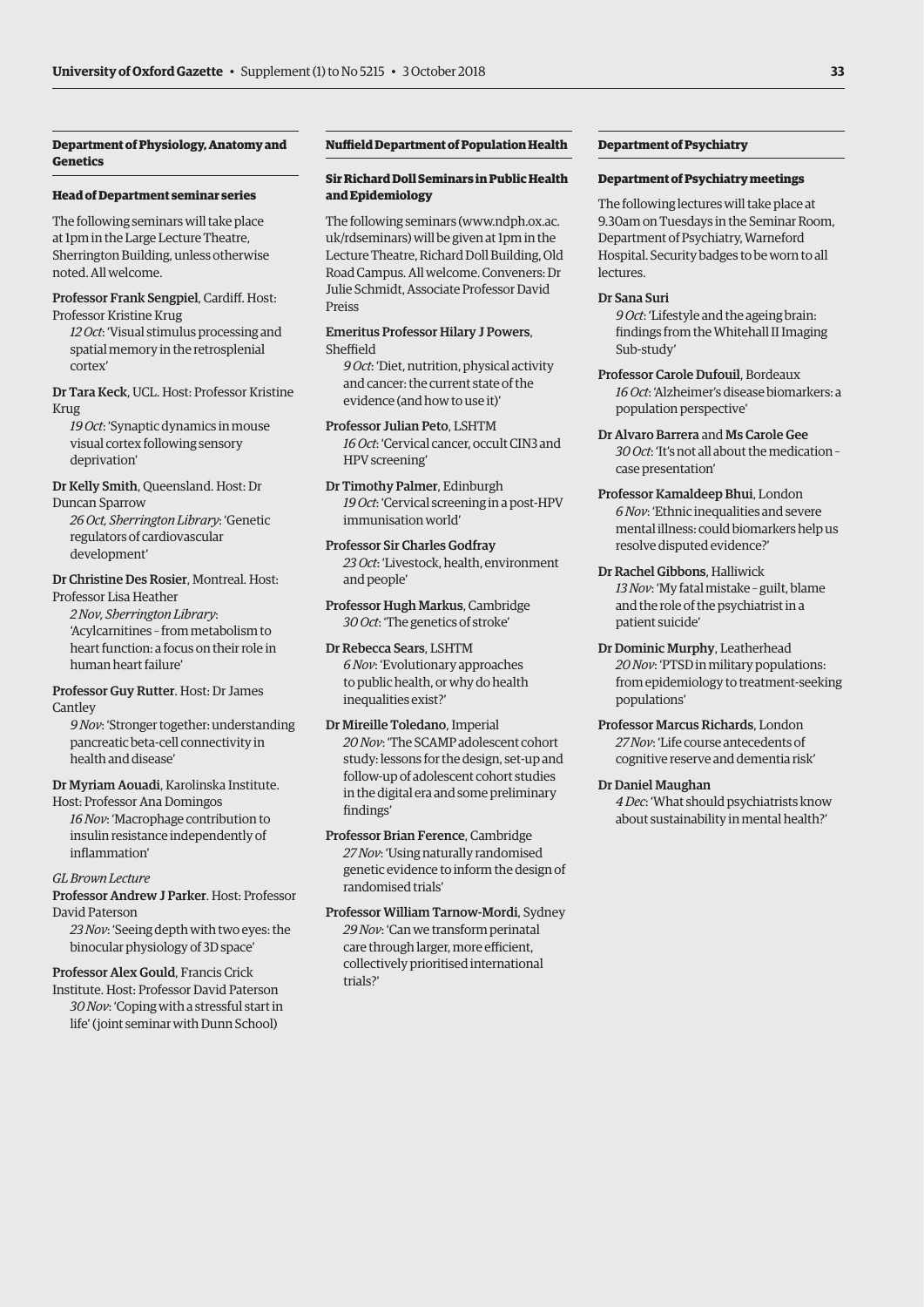# Social Sciences

### **School of Anthropology and Museum Ethnography**

### **Institute of Social and Cultural Anthropology seminar series**

The following seminars will take place at 3.15pm on Fridays in the Lecture Room, 64 Banbury Road. Conveners: Professor S Ulijaszek, Dr T Cousins

Stephen Gudeman, Minnesota *12 Oct*: 'Development: a brief adventure'

Monika Kurath, ETH Zurich *19 Oct*: 'On artefacts, agency and practices – a relational perspective on planning'

Frederick Keck, Musée du quai Branly *26 Oct*: 'Precolonial microbiome: how microbiologists access anthropology museums to contribute to the debate on restitution'

Michelle Pentecost, KCL *2 Nov*: 'Trials of the everyday: spaces of global health in South Africa'

David Pratten

*9 Nov*: 'Militant masks: youth and insecurity in the Niger Delta'

### Shireen Walton, UCL

*16 Nov*: 'Care and community in contemporary Italy: exploring networks and digital–visual practices'

Jok Madut Jok, SUNY Upstate Center for Global Health and Translational Science, Sudd Institute

*23 Nov*: ' ''Don't bury the famine dead": how humanitarian intervention killed the most vulnerable in Ajiep, South Sudan, in 1998'

### Bhawani Buswala

*30 Nov*: 'Social life of a licence: caste and everyday struggles for work legitimacies in India'

### **Pitt Rivers Museum Research Seminar in Visual, Material and Museum Anthropology**

The following seminars will take place at 1pm on Fridays in the Lecture Theatre, Pitt Rivers Museum, Robinson Close. Conveners: Dr G Angel, Professor M Banks

Kitty Hauser, Sydney *12 Oct*: 'Phantasmal Papunya: telling stories about the origins of "Aboriginal art'' '

Siobhān McGuirk, Goldsmiths *19 Oct*: 'Postcards, labels and everyday objects (or: experiments in collaborative transnational curation)'

Jok Madut Jok, SUNY/Sudd Institute, Juba, South Sudan

*26 Oct*: 'Ritual or livelihood: material culture between religion, medicine, art and survival on the White Nile'

*2 Nov*: tbc

### Tom Simpson, Cambridge

*9 Nov*: 'Ethnographic empire: knowledge and power in colonial northeast India, 1870–1940'

### Kathryn Smith

*16 Nov*: 'Impossible representations: counter-forensics, curatorship and visuality'

Matt Lodder, Essex *23 Nov*: 'British tattoo art revealed'

### Marta Rosales, Lisbon

*30 Nov*: 'Identity matters. Juggling with domestic materiality and consumption practices in a new setting'

### **Medical Anthropology research seminars**

### ANTHROPOLOGICAL APPROACHES TO SELF-CARE

The following seminars will take place at 11am on Mondays at 61 Banbury Road. Conveners: Professor E Hsu, Dr S Carvalho

### Elisabeth Hsu and Susana Carvalho

*8 Oct*: 'Introduction: the importance of bridging anthropological perspectives'

### Alexander Mielke, Max Planck Institute,

Leipzig

*15 Oct*: 'Social bonds as self-care in primates'

### Deniz Salali, UCL

*22 Oct*: 'Plants, diseases and the evolution of self-care in BaYaka hunter-gatherers of Congo'

Barbara Fruth, Liverpool John Moores *29 Oct*: 'Self-medication in humans and bonobos: lessons learned from Congo's wild pharmacy'

### Lewis Daly, UCL

*5 Nov*: 'The spirits drink cassava beer: "self-help" (*mayu*) as self-care in Amazonian Guyana'

### Britta Rutert, FU Berlin/Charité

Universitätsmedizin Berlin *12 Nov*: 'Self-care in times of medical paradoxes: case studies from South Africa and Germany'

Sylvie Fainzang, Cermes3, Inserm *19 Nov*: 'Self-medication in France: mirages of autonomy'

*26 Nov*: tbc

### **ARGO-EMR: Anthropology Research Group at Oxford on Eastern Medicines and Religions**

### STAPLE FOODS IN EAST ASIA: ARCHAEOLOGICAL AND ANTHROPOLOGICAL APPROACHES

The following seminars will take place at 5pm on Wednesdays in the Pauling Centre, 58a Banbury Road. Conveners: Professor E Hsu, Dr A Hein

### Anke Hein

*10 Oct*: 'Cooking and eating in early northwest China'

### Martin Jones, Cambridge

*24 Oct*: 'Reimagining agriculture through the lens of the Asian small-grained cereals (millets)'

### Dorian Fuller, UCL

*7 Nov*: 'Beyond the bread frontier: sticky rice, millet porridge and grain wines in the definition of a civilisational area'

### Elisabeth Hsu, Franz Huber and Caroline Weckerle, Zurich

*21 Nov*: 'Rice boiling among the Shuhi of southwest China, and the convergence of soul substances'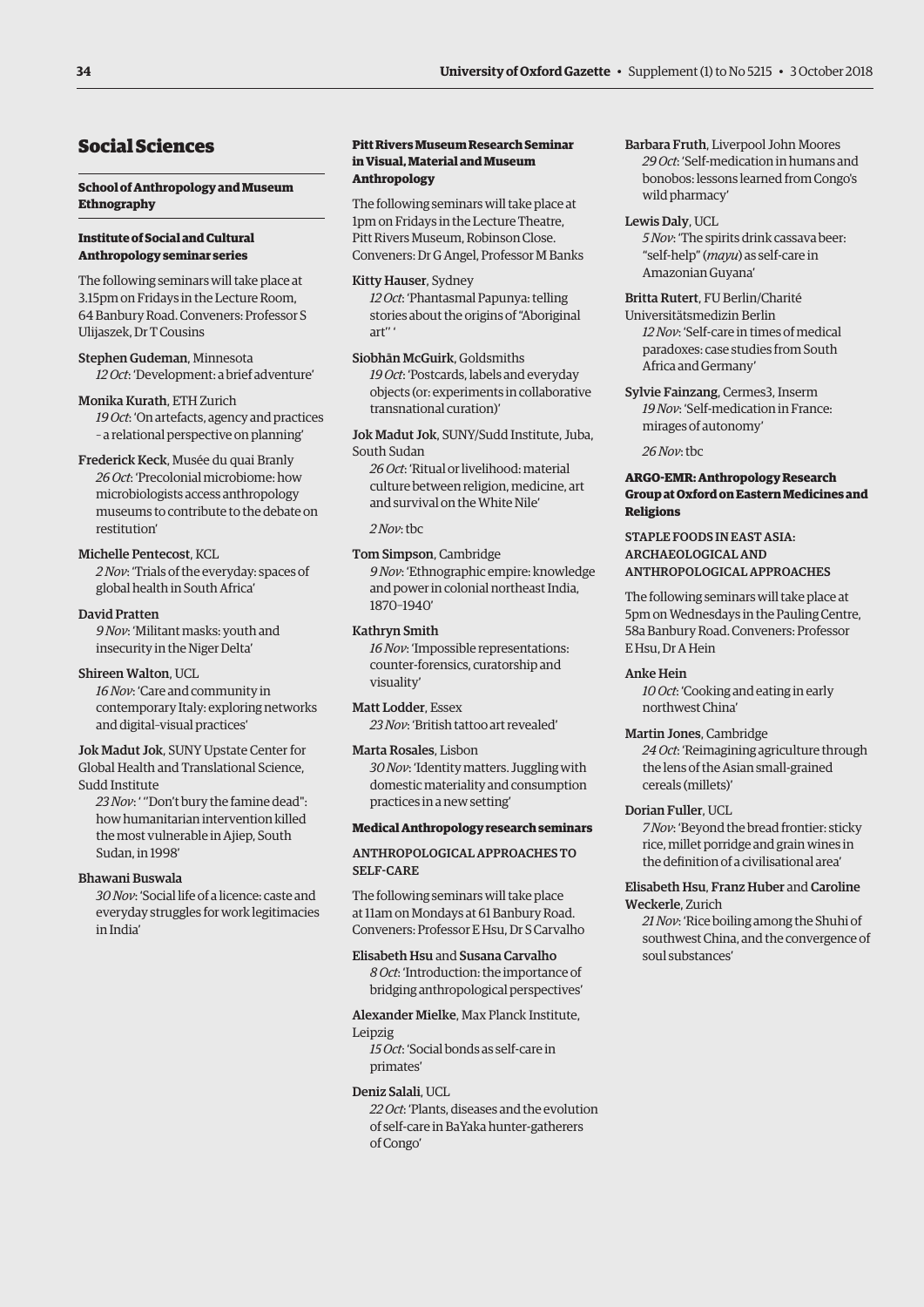### **The Unit for Biocultural Variation and Obesity (UBVO) seminar series**

The following seminars will take place at 1pm on Thursdays in the Richard Doll Building Lecture Theatre, Old Road Campus, unless otherwise noted. Conveners: Dr C Potter, Professor S Ulijaszek

### Harry Rutter, Bath

*2pm, 11 Oct*: 'Chess, not chequers'

### Charlotte Albury

*18 Oct*: 'Discussing weight management in primary care: insights from conversation analysis of the BWeL trial'

### Marijana Todorčević

*25 Oct*: 'Function of fat: what are the determinants and does it matter?'

### Wendy Wills, Hertfordshire

*1 Nov*: 'Revealing later-life vulnerabilities through the study of food practices'

Per Høgh Poulsen, Herning Hospital, Denmark

*15 Nov*: 'Psychosocial inequality, insecurity and overweight/obesity in a Danish youth cohort'

### Lauren Bandy

*22 Nov*: 'Assessing the reformulation efforts of soft drink companies in the UK'

### Cecilia Lindgren

*29 Nov*: 'Genomics of common obesity'

### **Evolutionary Medicine and Public Health seminar series**

The following seminars will take place at 11.30am on Wednesdays in the Pauling Centre, 58a Banbury Road. Convener: Dr A Alvergne

### Mhairi Gibson, Bristol

*10 Oct*: 'Kin support for female genital mutilation/cutting among the Arsi Oromo of south-central Ethiopia'

### Paxton Culpepper, Stirling

*17 Oct*: 'The behavioural immune system: from pathogens to culture'

### Tetyana Vasylyeva

*24 Oct*: 'How war is shaping the Ukrainian HIV epidemic: a phylogeographic analysis'

### Laura J Brown, LSHTM

*31 Oct*: 'Understanding socioeconomic disparities in breastfeeding in the UK: exploring the role of environmental quality'

### Kesson Magid, Durham

*7 Nov*: 'Why are men muscular? Reproductive, hormonal and ecological hypotheses to explain variation in human male muscularity within populations of Bangladeshi and British men'

### Abigail Page, UCL

*14 Nov*: 'Life history, parental investment and health of Agta foragers'

### Sarah Myers, UCL

*21 Nov*: 'Evolutionary approaches to postnatal depression: insights from WEIRD and small-scale setting'

### Gillian Pepper, Newcastle

*28 Nov*: 'Telomeres as integrative markers of exposure to stress and adversity: a systematic review and meta-analysis'

### **Migrants and the Economy: Realities and Representations seminar series**

The following seminars will take place at 3.30pm on Thursdays in the Lecture Room, 64 Banbury Road, unless otherwise noted. Conveners: Dr E Arenas-Arroyo, Dr C Vargas-Silva

Costanza Biavaschi, Norwegian University of Science and Technology

*11 Oct*: 'Immigrant franchise and immigration policy: evidence from the Progressive Era'

### William L Allen

*18 Oct*: 'Numbers, narratives, neither, both? How different kinds of message evidence impact public perceptions about immigration in Great Britain'

### Mariña Fernández-Reino

*25 Oct*: 'Is it ethnicity or religion? Evidence from a cross-national field experiment on labour market discrimination'

Corrado Giulietti, Southampton *1 Nov*: 'Immigration and well-being: a neighbourhood-level analysis'

### Martin Ruhs, EUI

*11am, 8 Nov, 58 Banbury Road*: 'National institutions and the politics of free movement in the European Union'

Twelve speakers for ESRC Social Science Festival

*2pm, 8 Nov, Kellogg Hub*: 'Speed-geeking migration challenge'. Followed by drinks.

### Toman Barsbai, St Andrews

*15 Nov*: 'From exodus to exitus: selective emigration after Germany's failed 1848 revolutions and the rise of the Nazi party'

### Valeria Rueda

*22 Nov*: 'Does it really matter how different we are? Ancestry distances and income in the United States'

### Esther Arenas-Arroyo

*29 Nov*: 'Welfare and immigration: evidence from Germany'

### **Primate Conversations seminar series**

The following seminars will take place at 4pm on Tuesdays in the Lecture Room, 64 Banbury Road. Convener: Dr S Carvalho

### Bernard Wood, George Washington *9 Oct*: 'Human evolution: the panin perspective'

### Bronwyn Tarr

*16 Oct*: 'Mechanisms of social bonding: dance and the "synchrony effect" '

Jonathan Kingdon *23 Oct*: 'Mozambique in island Africa?'

Eleanor Scerri, Max Planck Institute for the

Science of Human History, Jena *30 Oct*: 'A different view of recent human origins'

- David R Braun, George Washington *6 Nov*: 'Pliocene diversity: does behavioural evolution parallel biological evolution?'
- Anna Nekaris, Oxford Brookes *13 Nov*: 'The social and cognitive complexity of slow lorises and implications for translocations'
- Amanda Tan, Durham *20 Nov*: 'Stone-tool-using monkeys in coastal habitats: a new model system for palaeoanthropology?'
- Maria Ferreira da Silva, Porto/Cardiff *27 Nov*: 'Grasping the human–baboon interface using genetic tools and spatial analyses'

### **Geoffrey Harrison Prize Lecture**

### Professor C G Nicholas Mascie-Taylor,

Cambridge, will deliver the Geoffrey Harrison Prize Lecture at 5pm on 2 November in the Natural History Museum

Lecture Theatre. *Subject*: 'From genes to latrines: a

biosocial journey'

### **ODID Research Seminar**

Professor Stephen Gudeman, Minnesota, will present the ODID Research Seminar at 4.30pm on 11 October in Seminar Room 2, 3 Mansfield Road.

*Subject*: 'Local models of economy'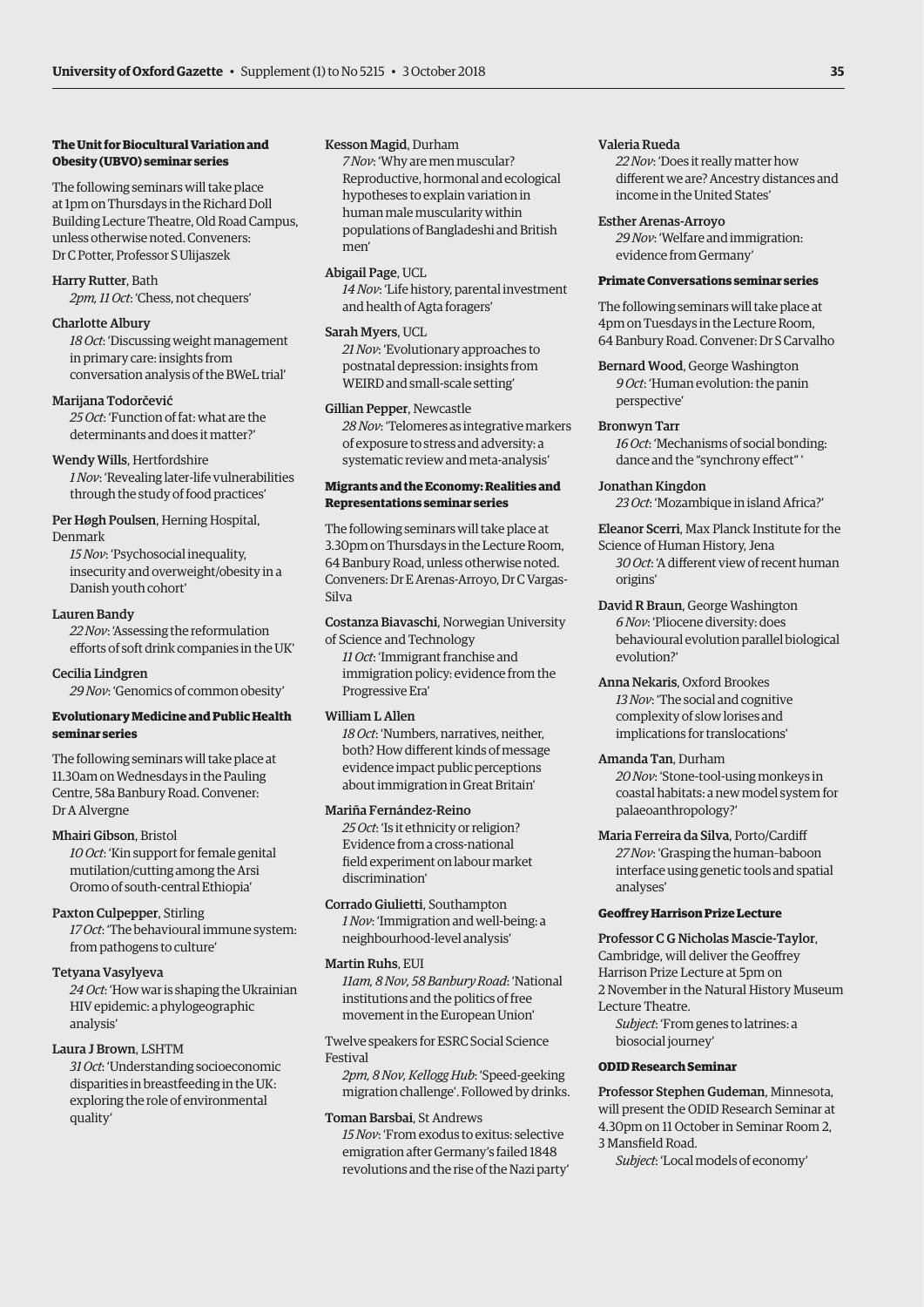### **Saïd Business School**

### **Distinguished Speaker in collaboration with the African Studies Centre**

HE Ali Bongo Ondimba, President of Gabon, will be in conversation with Peter Tufano at 5.45pm on 9 October at Saïd Business School. Registration required: [https://](https://dssondimba.eventbrite.com) [dssondimba.eventbrite.com.](https://dssondimba.eventbrite.com)

### **Department of Education**

### **Philosophy, religion and education forum**

The following will take place at 5pm in the Department of Education, Room D, 15 Norham Gardens. Conveners: Liam Gearon, Alis Oancea, Nigel Fancourt

### Casey Doyle

*9 Oct*: 'Aiding self-knowledge'

### Kristine Gorgen

*30 Oct*: 'Welcoming and othering: civic immigrant education in Germany and the United Kingdom'

### David Lundie, Liverpool Hope

*20 Nov*: 'Counter-extremism, institutional chaos and education: a posthistorical perspective'

### Liam Gearon and Emma Williams, Warwick

*4 Dec*: 'The intellectual frame of

philosophy, literature and education: defining a practice, mapping a field'

### **Public seminar programme**

The following seminars will take place at 5pm on Mondays at the Department of Education, 15 Norham Gardens. More [information: www.education.ox.ac.uk /](www.education.ox.ac.uk/news-events/events) news-events/events.

Professor Daniel Muijs, Ofsted. Conveners:

Dr Ariel Lindorff, Professor Steve Strand *15 Oct*: 'Evidence-informed inspection? Research at Ofsted'

Professor Graham Butt, Oxford Brookes. Convener: Trevor Mutton *22 Oct*: 'What is the future for subject-

based education research?'

### Professor Lars-Erik Malmberg. Convener: Professor Steve Strand

*29 Oct*: 'Intraindividual research in education'

Professor Charles Hulme. Convener: Associate Professor Sonali Nag

*5 Nov*: 'Causal models of developmental disorders'

Professor Cécile De Cat, Leeds. Convener: Professor Vicki Murphy

*12 Nov*: 'Predicting language proficiency in bilingual children'

### Professor Dr Simone E Pfenninger,

Salzburg, and Professor David Singleton, Pannonia/TCD. Convener: Associate Professor Heath Rose

*19 Nov*: 'The age-eclipsing effects of environment and input on L2 attainment in instructional contexts'

Dr Maria Manzon, Education University of Hong Kong. Convener: Associate Professor Maia Chankseliani

*26 Nov*: 'Equity and quality of education: paradoxes from Hong Kong and Singapore'

### **Quantitative Methods Hub**

The following seminars will take place at 12.45pm on Mondays in Seminar Room D, Department of Education, 15 Norham Gardens. More information: www. [education.ox.ac.uk/qm/qm-hub-seminar](www.education.ox.ac.uk/qm/qm-hub-seminar-programme)programme.

Professor John Jerrim, Institute of Education

*8 Oct*: 'Bullshitters: who are they and what do we know about their lives?'

### Dr Jessie Sim

*15 Oct*: 'Measuring financial literacy and its correlates: a study of 15-year-olds in Oxfordshire and Greater London'

Sean Hayes, London Borough of Hounslow *22 Oct*: 'Educational attainment of white working-class students'

### Mark Sarazin

*29 Oct*: 'Understanding school social environments through social network analysis?'

### Professor Lars Malmberg

*5 Nov*: 'An introduction to Bayesian structural equation modelling'

Professor Charles Hulme and Dr Gill West *12 Nov*: 'The procedural learning deficit hypothesis of language learning disorders: we see some problems'

Dr Sam Sims, Institute of Education *19 Nov*: 'Modelling the relationships between teacher working conditions, job satisfaction and desire to move schools'

### Dr Louise McGrath-Lone *26 Nov*: 'Longitudinal care histories of children in England: analysis of administrative data'

### **Qualitative Research Methods Hub**

The following seminars will take place at 12.45pm on Thursdays in Seminar Room B, Department of Education, 15 Norham Gardens. All welcome to bring a packed lunch and join the discussion.

Professor Letitia Fickel, Canterbury New Zealand

*18 Oct*: 'Working as a non-indigenous researcher with Kaupapa Maori methodology'

### Tracey Harjatanaya

*25 Oct*: ' "Where are you from?" Researching about diversity as both an insider and an outsider in Indonesia'

### Dr Mariela Neagu

*1 Nov*: 'How to choose a theory: theory and conceptual frameworks in qualitative research'

### Dr Katie Collins

*8 Nov*: 'Reflections on the differences in biographical methods in the social sciences and the humanities'

### Maayan Ravid

*15 Nov*: 'When research hits close to home – doing fieldwork in places and with people we care about'

### Andrew Marotta

*22 Nov*: 'Ethics and emotions: handling disclosures and other awkward moments in the group intervention setting'

### Dr Helen Trivedi

*29 Nov*: 'The use of visual methods to engage with and elicit information from children in care'

### **School of Interdisciplinary Area Studies**

### **Israel Studies Seminar**

The following lectures will take place at 2.15pm on Tuesdays in the Board Room, Middle East Centre, St Antony's. Convener: Yaacov Yadgar

Professor Yaacov Yadgar *9 Oct*: 'The Nation-State bill and the meaning of Israel's Jewish identity'

- Professor Ghil'ad Zuckermann, Adelaide *16 Oct*: 'The Israeli language: modern Hebrew or a Semito-European hybrid?'
- Professor Yakov Rabkin, Montreal *23 Oct*: 'Israel: the Russian connection'
- Professor David Tal, Sussex *30 Oct*: 'The making of alliance: the making and history of US–Israel relationships'

Professor Derek Penslar, Harvard *6 Nov*: 'Zionism: an emotional state'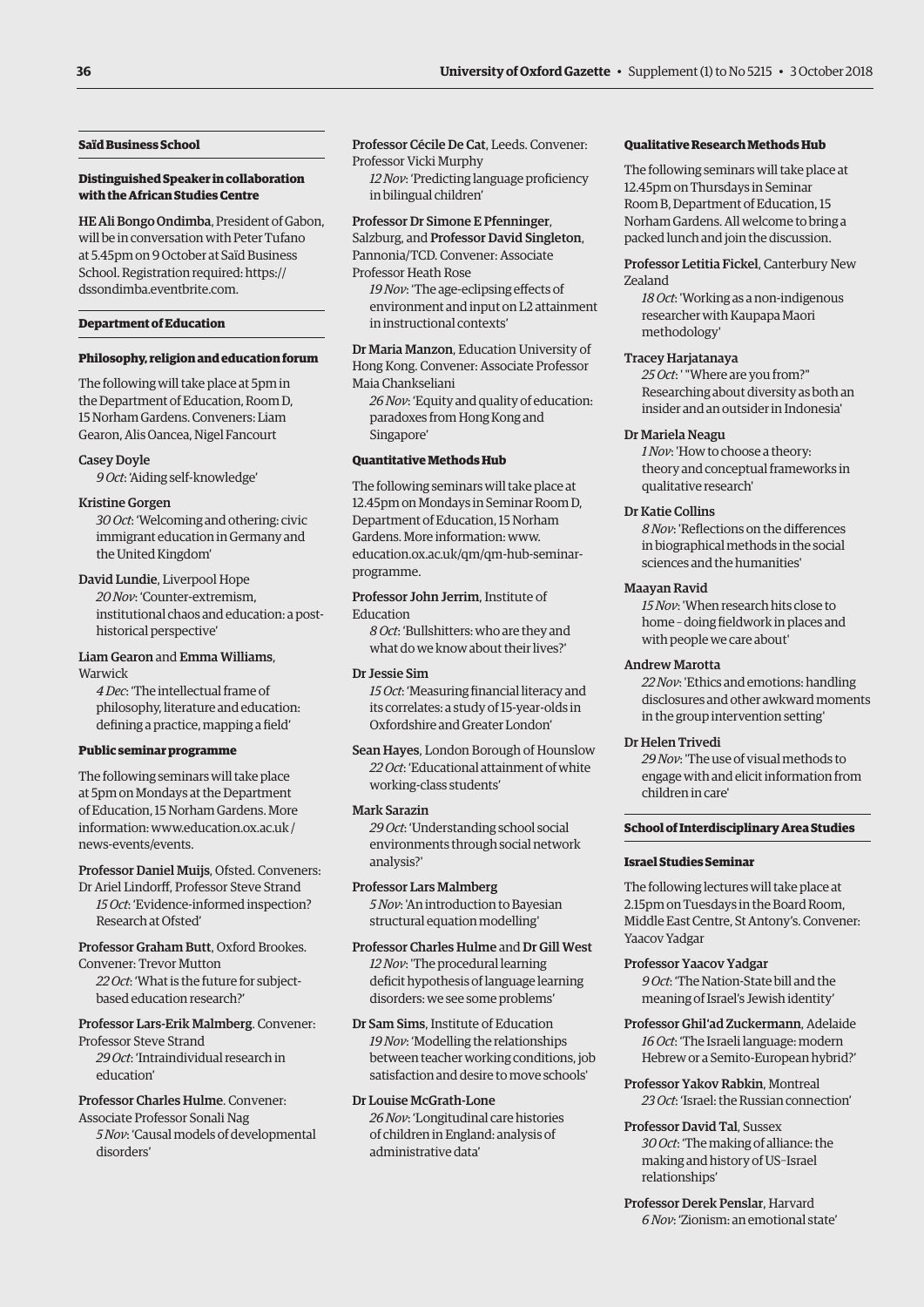### Professor Adriana X Jacobs

*13 Nov*: 'A gift from Sinai: translation and nation-building'

Professor Orna Sasson-Levy, Bar-Ilan *20 Nov*: 'Gendered citizenship: the case of women breaking the silence'

### Professor Brian Klug

*27 Nov*: 'Defining antisemitism, demonising Zionism: the current controversy over the Left and the Jews'

### **Oxford Department of International Development (Queen Elizabeth House)**

### **OPHI Lunchtime Seminar Series**

The following seminars will take place at 1pm on Mondays in Seminar Room 2, Oxford Department of International Development, Queen Elizabeth House. Convener: Dr N Quinn

### Dr Sabina Alkire and Dr Usha Kanagaratnam

*8 Oct*: 'The new global Multidimensional Poverty Index'

### Dr Sabina Alkire

*15 Oct*: 'Multidimensional poverty reduction in India: changes over time'

Dr Marisa von Fintel, Stellenbosch *22 Oct*: 'Poverty traps and child wellbeing in South Africa'

Mr Simone Lombardini, Oxfam *5 Nov*: 'A meta-analysis of Oxfam's women's empowerment projects'

### Professor Philip Clarke

*12 Nov*: 'Defining and measuring health poverty'

### Ms Sayli Javadekar, Geneva

*19 Nov*: 'Measurement and decomposition of multidimensional work well-being inequality in India'

### Dr Frank Vollmer

*26 Nov*: 'Towards a global asset indicator: reassessing the asset indicator in the global Multidimensional Poverty Index'

### **Faculty of Law**

### **PIL Discussion Group Series**

The following seminars will take place at 12.45pm (12.30pm for lunch) on Thursdays in the Old Library, All Souls. University members welcome. Conveners: Sachintha Dias Mudalige, Eirini Fasia

*11 Oct*: tbc

Natasa Mavronicola, Birmingham *18 Oct*: 'Addressing key challenges to the prohibition of torture and other cruel, inhuman or degrading treatment or punishment'

Surabhi Ranganathan, Cambridge *25 Oct*: 'Unmaking the ocean'

Fernando Bordin, Cambridge, *1 Nov*: 'The analogy between states and international organisations'

Andrew Hood, Dechert LLP *8 Nov*: 'The consequences of Brexit'

Daniel Costelloe, WilmerHale *15 Nov*: 'Succession of states and the policies of international law'

Stephen Bailey and Rutsel Martha, Lindeborg LLP *22 Nov*: 'INTERPOL and the responsibility of international organisations'

### Liesbeth Lijnzaad, Maastricht/ITLOS *29 Nov*: 'The role of reference works (travaux, commentaries, etc) in international law – how we write them, how we use them'

### **Department of Social Policy and Intervention**

### **Sidney Ball Memorial Lecture**

Professor Fiona Williams, Leeds, will deliver the 2018 Sidney Ball Lecture at 5pm on 8 November in the Simpkins Lee Theatre, Lady Margaret Hall. To register: [https://sidneyball2018.eventbrite.co.uk.](https://sidneyball2018.eventbrite.co.uk) *Subject*: 'Where next for social policy?

Reflections in an age of social discord'

### **Colloquia**

The following colloquia will take place at 9.30am on Thursdays in the Violet Butler Room, Department of Social Policy and Intervention. Convener: Professor J Barlow

### Professor Jane Barlow

*11 Oct*: 'A Better Start: comparison of profile data with national'

### Dr Elizabeth Peretz

*25 Oct*: 'Violet Butler: relating social research to social action: a lifetime's work'

### Dr Kathrin Komp, Helsinki *8 Nov*: 'Start-ups as social risks in Finland'

### Dr Alexi Gugushvili

*22 Nov*: 'Benchmarking in social comparisons and health outcomes'

### **Centre for Evidence-Based Intervention seminars**

The following seminars will take place at 4pm on Thursdays in the Violet Butler Room, Department of Social Policy and Intervention. Convener: Dr D Humphreys

### Dr Barak Ariel, Cambridge

*11 Oct*: 'Body-worn cameras and policing'

Dr Deborah Ghate, Colebrooke Centre for Evidence and Implementation

*18 Oct*: 'Applying insights and principles from implementation science in the real world'

### Dr Karen Devries, LSHTM

*25 Oct*: 'Preventing violence against women, children and adolescents: reflections, lessons learned and questions for the field'

### Dr Ben Barr, Liverpool

*15 Nov*: 'Health inequalities through the best of times and the worst of times. What makes a difference?'

### Professor Chris Bonell, LSHTM

*22 Nov*: 'Results from the INCLUSIVE trial of a whole-school health intervention: outcomes, mediators and processes'

### Dr Rhian Daniel, Cardiff

*29 Nov*: 'Advances in methods for identifying causal effects from observational data'

### **Centre for Socio-Legal Studies**

### **Seminar series**

The following seminars will take place at 4.30pm on Mondays in Room 341, Centre for Socio-Legal Studies, Manor Road Building, unless otherwise noted. Convener: Professor Susan Bright

### Mavis Maclean and Professor John Eekelaar

*8 Oct, Seminar Room D*: 'Mapping the past and present state of socio-legal studies in family law in Oxford and its impact on family justice'

### Dr Lydia Hayes, Cardiff

*5.15pm, 15 Oct*: 'Stories of care: an ethnographic lens on legal doctrine'

# Professor John Armour

*22 Oct*: 'Board compliance'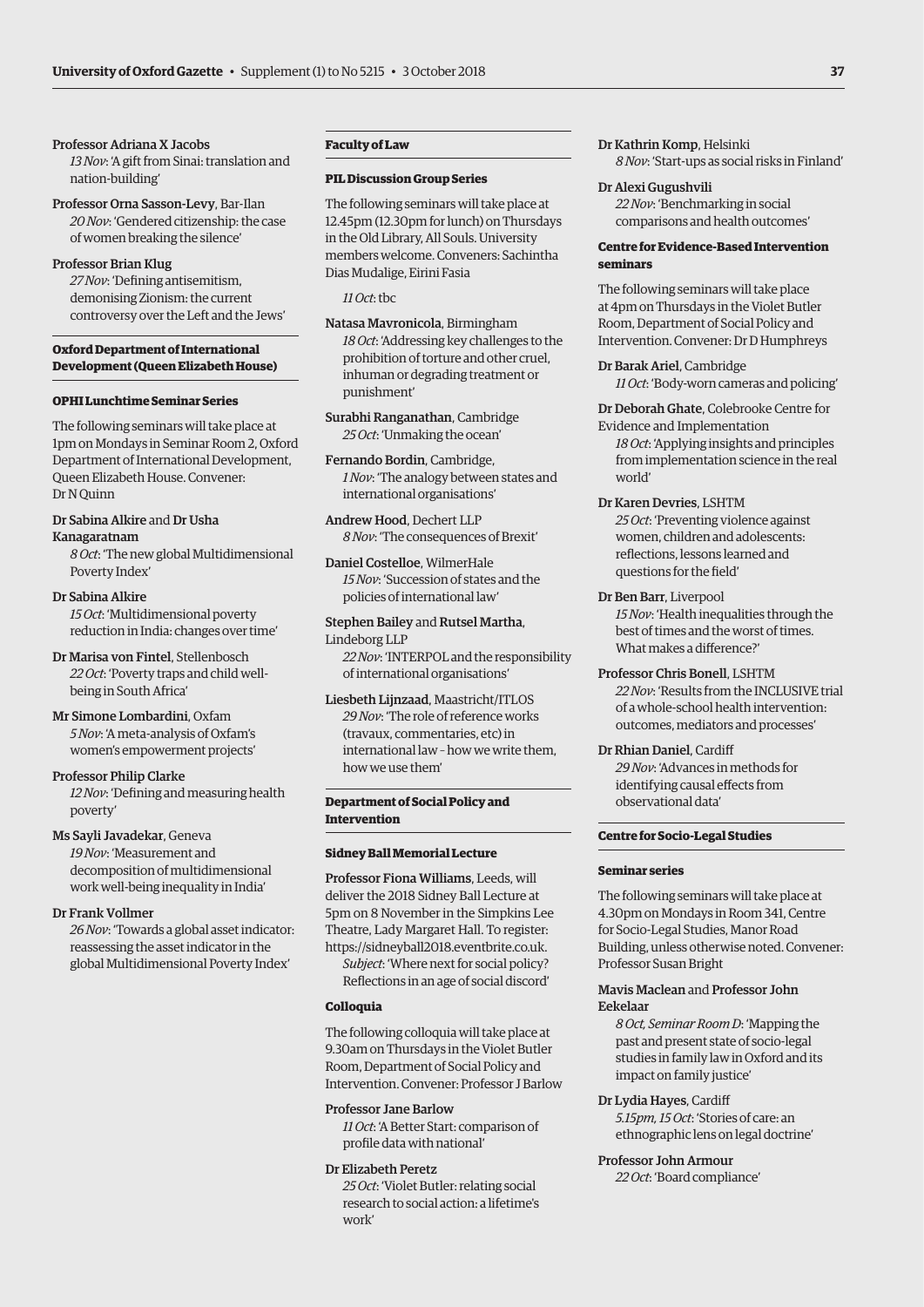### Professor Abi Adams

*5 Nov*: 'Access to justice, systemic unfairness and futility: a framework'

Professor Insa Koch, LSE *12 Nov*: 'The paradox of punishment: bringing anthropology to law'

Dr Lisa Whitehouse, Hull and Turpin & Miller Solicitors

*19 Nov, Seminar Room C*: 'Beyond the ivory tower: a case study in housing'

Dr Jessie Blackbourn *26 Nov*: 'Children, terrorism and the rule of law'

### **CSLS Regulation Discussion Group**

The following seminars will take place at 1pm on Tuesdays in Seminar Room D, Manor Road Building, unless otherwise noted. Convener: Dr Bettina Lange

### Dr Andreas Kotsakis, Oxford Brookes

*23 Oct*: 'The geography of "land grabbing" regulation: challenges for transnational law'

Dr Paul Verbueggen, Tilburg Law School *30 Oct*: 'The constitutionalisation of private regulators: understanding the role of private law'

### Professor Christie Ford, Allard School of Law

*6 Nov*: 'Innovation and the state: finance, regulation and justice'

### Professor Martin Lodge, LSE

*Thurs, 8 Nov*: 'Running out of capacity: accountability and stakeholder engagement in economic regulation'

### **CSLS Socio-Legal Discussion Group**

The following seminars will be given at 12.30pm on Thursdays in Seminar Room E, Manor Road Building, unless otherwise noted. Convener: Philip Williams

Jessika Eichler, Max Planck Institute for Social Anthropology *11 Oct*: tbc

Nina Holvast, Erasmus School of Law *18 Oct*: 'In the shadow of the judge: the involvement of judicial assistants in Dutch courts'

### Martin Belov, Sofia

*25 Oct*: 'Constitutional geometry and post-Westphalian constitutionalism'

### Julia Viebach and Benjamin Thorne, **Sussex**

*1 Nov*: 'Narratives, human rights norms and the local: understanding the construction of legal meaning around the Rwandan Gacaca courts'

Vincent Dalpé, McGill *Wed, 7 Nov*: 'The mass atrocity prosecution ritual'

*15 Nov*: tbc

Jahid Bhuiyan, North-West University South Africa

*Wed, 21 Nov*: 'Proselytisation and religious freedom in Bangladesh'

*22 Nov*: tbc

*29 Nov*: tbc

### **Department of Sociology**

The following seminars will take place at 12.45pm on Mondays in Lecture Theatre, Manor Road Building. All welcome. Conveners: Man Yee Kan, Colin Mills

### Jonathan Lusthaus

*8 Oct*: 'Industry of anonymity: inside the business of cybercrime'

### Lindsay Richards

*15 Oct*: 'Low status, left behind, ignorant and ignored? Understanding the Brexit voter'

### Colin Mills

*22 Oct*: 'Long-term trends in social class mobility in the UK'

Charles Seguin, Pennsylvania State *29 Oct*: 'Boundary spillover and the politics of racial violence: the transatlantic response to American lynching 1891–1903'

### Christiaan Monden

*5 Nov*: tbc

### Paula Sheppard

*12 Nov*: 'No evidence that becoming a grandparent benefits well-being: what does this mean for theories of grandparenting?'

### Jonathan Gershuny

*19 Nov*: 'Time, capitals and social structure'

### Heather Hamill

*26 Nov*: 'Trust or distrust in medicines'

# Department for Continuing Education

### **MSc in Evidence-Based Health Care Talks**

The following events will take place at 5.30pm at Rewley House, unless otherwise noted.

### Professor Carl Heneghan *8 Oct*: tbc

Professor Mike Clarke

*24 Oct*: 'History of evidence synthesis'

### Dr Jamie Hartmann-Boyce

*5pm, 1 Nov*: 'Adults' experiences of trying to lose weight on their own: findings from three qualitative syntheses'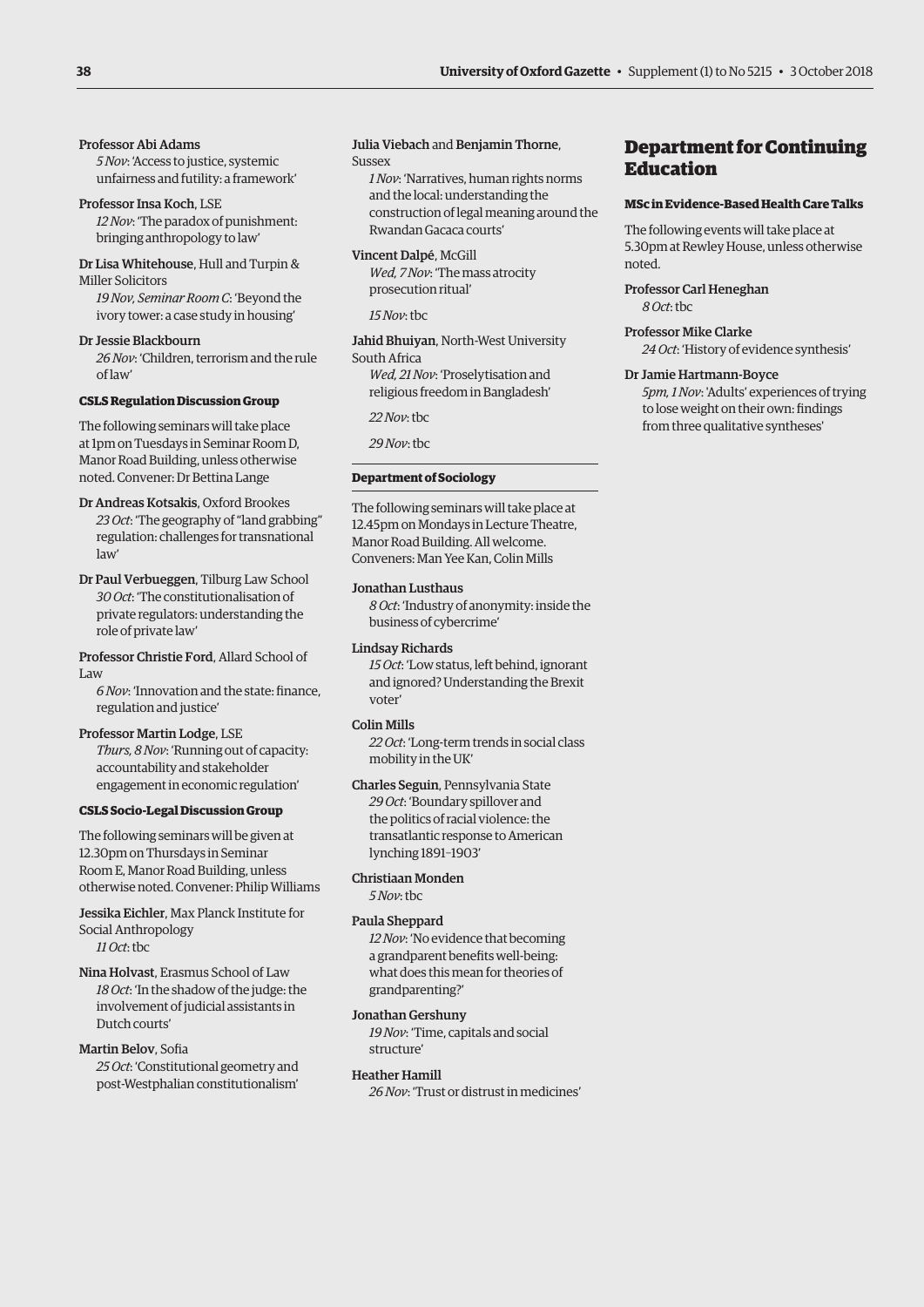# Institutes, Centres and Museums

### **Ashmolean Museum**

### **Chinese Paintings Programme**

The following events will be held at the Lecture Theatre, Ashmolean Museum.

### **CONFERENCE**

A conference will take place at 10.30am– 5pm on 29 October. Speakers include: Wucius Wong, artist; Shelagh Vainker; Paul Bevan; Josh Yiu, Chinese University of Hong Kong; and Raymond Tang, Hong Kong Museum of Art. Fee: £20 (£10 members and concessions). Oxford University students [free. To register: https://ashmolean.org/](https://ashmolean.org/tickets) tickets.

*Subject*: 'Lui Shou-kwan: father of Hong Kong's new ink art'

LUNCHTIME TALK AND VIEWING

Dr Paul Bevan will speak at 1pm on 2 November, followed by a viewing of the discussed Friendship Scroll. To register: [https://ashmolean.org/tickets.](https://ashmolean.org/tickets)

*Subject*: 'A new moon shines over Bloomsbury'

### BARLOW LECTURE

Dr Rose Kerr will deliver the 39th Annual Barlow Lecture at 5pm on 7 November. Free. Registration required: eastern.art@ ashmus.ox.ac.uk.

*Subject*: 'Potting and carving: the collections of Countess Wilhelmina von Hallwyl and Sir Victor Sassoon'

### **Bodleian Libraries**

The following events will take place in the Lecture Theatre, Weston Library. Free. All welcome but places limited and advance [booking recommended: www.bodleian.](www.bodleian.ox.ac.uk/whatson) ox.ac.uk/whatson.

### **Lectures**

### Professor Andy Orchard

*6pm, 9 Oct*: 'Tolkien's *Beowulf* and the critics'

### Daisy Hay

*5.15pm, 31 Oct*: 'The making of Mary Shelley's *Frankenstein*'

### Dr Jeff Aronson and Professor Carl Heneghan

*1pm, 7 Nov*: 'Kings and queens of England and how evidence-based medicine could have changed the course of history'

Julia Mattison, Royal Bank of Canada Foundation Fellow

*5.30pm, 19 Nov*: 'Reading French in 15thcentury England'

Emily Martin, Printer-in-residence *5.15pm, 21 Nov*: 'Visual metre and rhythm: the function of movable devices in books'

### Dr Sos Eltis

*1pm, 28 Nov*: 'Actresses and activists: staging the struggle for women's suffrage in theatres and on the streets'

### **The Tree of Tongues: Tolkien's Medieval Languages**

The following lectures, which examine the medieval languages that Tolkien studied and taught, will take place at 1pm unless otherwise noted. Convener: Stuart Lee

Professor Carolyne Larrington *10 Oct*: 'Middle English'

Dr Mark Williams *12 Oct*: 'Medieval Welsh'

Dr Elizabeth Solopova *1.15pm, 17 Oct*: 'Gothic'

Dr Mark Atherton *19 Oct*: 'Old English'

Dr Eleanor Parker *24 Oct*: 'Old Norse'

### **Black Oxford Untold Stories symposium**

A one-day symposium will take place at 10am–4pm on 20 October. £5; £3 concessions (over 60, student, unwaged). Convener: Pamela Roberts, Black Oxford Untold Stories

*Subject*: 'Re-imagining Cole'

### **Finding Ourselves in the Library study day**

A one-day symposium will take place at 10am–4pm on 1 December with curator talks in Blackwell Hall and the Lecture Theatre, Weston Library. Conveners: Jennifer Ingleheart, Durham, Lloyd (Meadhbh) Houston

*Subject*: 'Finding ourselves in the library: queer people and closeted books'

### **Oxford Centre for Byzantine Research**

### **Conference**

A conference will take place on 27 and 28 September at Worcester. Speakers include: Jean-Claude Cheynet, Paris IV; Nicola Di Cosmo, IAS Princeton; Shay Eshel, Jerusalem; Nicholas Evans, Cambridge; Marie Favereau; Tim Greenwood, St Andrews; Cecily Hilsdale, McGill; Michael Humphreys, Cambridge; Sergei Ivanov, Moscow; Hugh Kennedy, SOAS; Paul Magdalino, St Andrews; Kirill Maximovich, Göttingen/Frankfurt; David Morgan, Wisconsin; Johannes Pahlitzsch, Mainz; Daphne Penna, Groningen; Peter Sarris, Cambridge; Juan Signes Codoñer, Valladolid; Vlada Stanković, Belgrade; Monica White, Nottingham; Marcin Wołoszyn, Leipzig. Conveners: Professor Peter Frankopan, Dr Jonathan Shepard

*Subject*: 'The Byzantine Commonwealth 50 years on: empires and their afterlife'

### **Oxford University China Centre**

### **China Centre seminar**

The following seminars, jointly organised with the Oxford School of Global and Area Studies and Faculty of Oriental Studies, will take place at 5pm on Thursdays in the Lecture Theatre, China Centre. All welcome.

Professor Tom Mullaney, Stanford *11 Oct*: 'The Chinese typewriter: a history'

Dr Elena Barabantseva, Manchester *18 Oct*: ' "Russian brides" and the politics of national reproduction in the People's Republic of China'

Ms Avital Rom, Cambridge *25 Oct*: 'Coercive sounds: music, power and politics in early China'

Professor Elisabeth Hsu *1 Nov*: 'Chinese medical houses in

Huizhou, People's Republic of China'

Professor Kerry Brown, KCL *8 Nov*: 'China's dream'

Professor Uffe Bergeton, North Carolina *15 Nov*: 'Coining Chinese civilisation: the emergence of civilisational consciousness in early China'

### Dr Christopher J Foster

*22 Nov*: 'Peasant poets: the formation of literati identity during the Han'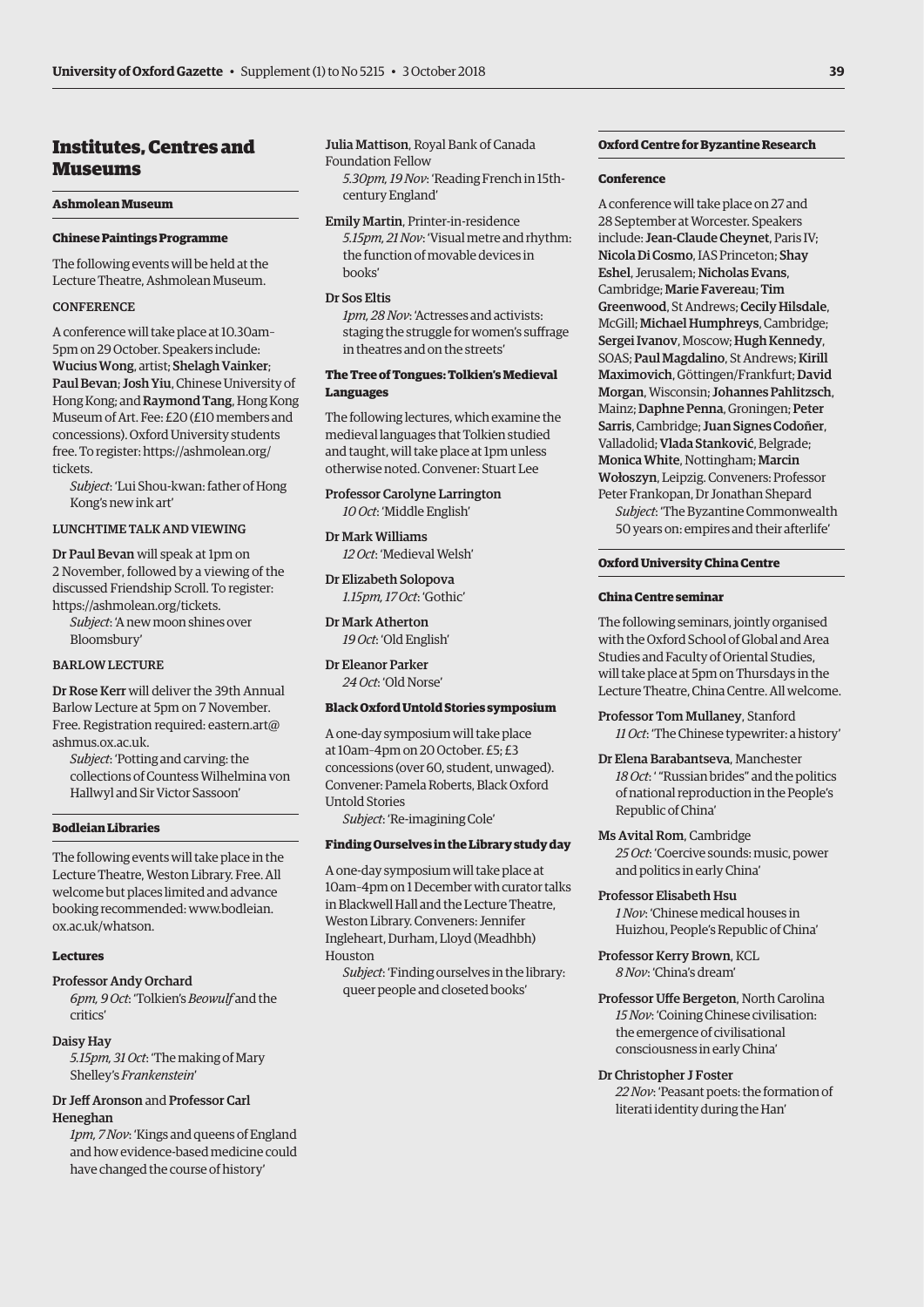### Professor Daniela Stockmann, Hertie School of Governance

*29 Nov*: 'Designing authoritarian deliberation: how social media platforms influence political talk in China' (cosponsored by the Oxford Internet Institute)

### **Oxford Centre for Hebrew and Jewish Studies**

### **David Patterson Lectures**

The following lectures will take place at 6pm on Mondays at the Oxford Centre for Hebrew and Jewish Studies, Clarendon Institute, Walton Street.

### Professor Adriana X Jacobs

*8 Oct*: 'Strange cocktail: translation and the making of Modern Hebrew poetry' (book launch)

### Dr Peter Bergamin

*15 Oct*: 'Conflicting interests? Antisemitism and the Balfour Declaration'

Dr Aya Elyada, Hebrew *22 Oct*: 'Yiddish-speaking Orientals: Hebrew and Yiddish in early modern Christian writings'

Professor Judith Olszowy-Schlanger *29 Oct*: 'Bookmakers and booksellers in the Cairo Genizah world'

### Professor Shmuel Feiner

*5 Nov*: 'The year 1700 and the birth of the Jewish 18th century'

### Dr Arjen Bakker

*12 Nov*: ' "You will meditate on it day and night": the ideal of continuous study in ancient Judaism'

Professor Chaim Saiman, Villanova *19 Nov*: 'The Rabbinic idea of law'

Professor Marc Caplan, IFK, Vienna *26 Nov*: 'The corridors of Berlin: proximity, peripherality and surveillance in Dovid Bergelson's "Boarding House Stories" '

## **Oxford Centre for Hindu Studies**

Dr Rembert Lutjeharms will lecture at 4pm on Fridays, weeks 1–8, at the Gibson Building, Faculty of Theology and Religion. *Subject*: 'Hinduism 1: sources and formations'

### **Lectures**

The following lectures will take place at 2pm in the Library, Oxford Centre for Hindu Studies, unless otherwise noted.

*Shivdasani Visiting Fellow lecture* Dr Salila Kulshreshtha

*8 Nov*: 'From temple to museum: colonial collections and Uma Mahesvara icons in the Middle Ganga Valley'

*J P and Beena Khaitan Visiting Fellow lecture* Professor Himanshu Prabha Ray

*22 Nov*: 'Decoding Gandharan art: making of museum collections in India'

Dr James Madiao, Czech Academy of Sciences

*18 Oct*: 'Is gnosis enough? The path to liberation-while-living in Vidyāraņya's Advaita Vedānta'

Professor Yoshitsugu Sawai, Tenri *4pm, 30 Oct*: 'Guru-śişya-sambandha the structure of faith in the Śa˙nkaran Vedānta religious tradition'

Professor Yoshitsugu Sawai *1 Nov*: 'Semantics of Indian philosophy: Toshihiko Izutsu's "oriental philosophy" '

### Pawel Odyniec, Uppsala

*15 Nov*: 'Rethinking Advaita within the colonial predicament: the subject as freedom and the "confrontative" philosophy of K C Bhattacharyya (1875– 1949)'

### **Workshop**

A workshop organised jointly with the Ashmolean Museum and Anneliese Maier Research Award will take place 29–30 November in the Lecture Theatre, Ashmolean Museum. Registration required: [secretary@ochs.org.uk.](mailto:secretary@ochs.org.uk)

*Subject*: 'Knowledge traditions of the Indian Ocean world'

### **Śākta Traditions Symposium III**

A symposium will take place 10am–6pm on 12 November in the Library, Oxford Centre for Hindu Studies. Convener: Dr Bjarne Wernicke-Olesen

### **International Gender Studies Centre**

### **Seminar series: Vernacularising 'empowerment' – decentering feminist global discourse**

The following seminars will take place at 2pm on Thursdays in Talbot Hall, Lady Margaret Hall, unless otherwise noted. Conveners: Dr Janette Davies, Dr Paul Woods, Dr Angela Raven-Roberts, with Kelly Benguigui

Dr Stephanie Urdang, scholar and writer *11 Oct*: 'Mapping my way home: reflections on writing feminist history as memoir'

Professor Nina Takashino, Tohoku *18 Oct, Old Library*: 'Women's empowerment in rural matrilineal society of Meghalaya, India'

### Dr Nina Ansary, LSE

*25 Oct*: 'Iranian women's empowerment and the global fight for equal rights'

Dr María G Navarro, Salamanca *8 Nov*: 'Gender and social capital in deliberative cultures'

### Dr Noorul Ainur Mohd Nur

*15 Nov*: 'The perspective of the quadruple helix model: establishing a gender-based entrepreneurship ecosystem'

### Zhou Yunyun

*22 Nov*: 'Narrating Funü Ganbu: discourses, representations and subjectivities of political women in postsocialist China'

### Catherine Briddick

*29 Nov*: 'Europe's commitment to combatting violence against women: rhetoric or reality?'

### **Oxford Centre for Islamic Studies**

The following events will take place at 5pm at the Oxford Centre for Islamic Studies. All [welcome. More information: www.oxcis.](www.oxcis.ac.uk) ac.uk.

### **Special lectures**

Mr Ed Weech, Royal Asiatic Society *15 Oct*: 'Systems of religion and morality in the collections of the Royal Asiatic Society' (Registration required: [www.](http://www.oxcis.ac.uk) [oxcis.ac.uk\)](http://www.oxcis.ac.uk) 

### *Keith Griffin Lecture*

Professor James K Boyce, Massachusetts *22 Oct*: 'The political economy of climate change: challenges for Muslim societies and the world'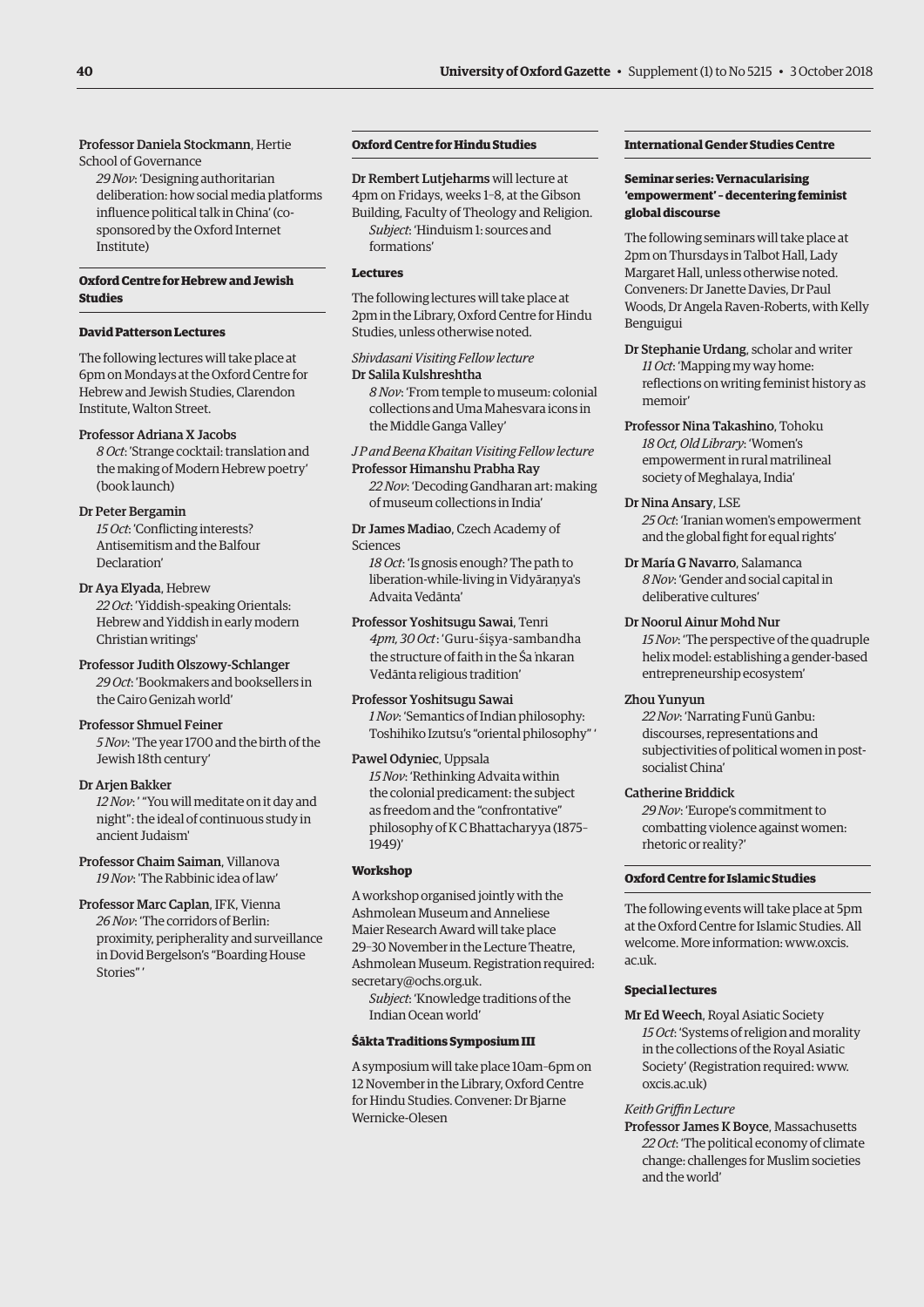The Rt Hon Patricia Scotland, QC, Secretary-General of the Commonwealth

*1 Nov*: 'Faith in the Commonwealth' HE Dr Bandar M H Hajjar, President,

Islamic Development Bank Group *13 Nov*: tbc

### **Seminars**

Mr Jonathan Benthall, UCL *10 Oct*: 'Islamic charities since the 1970s: a record of growth and suppression'

### Professor Timothy Insoll, Exeter

*17 Oct*: ' "Becoming Muslim": the archaeology and trade in Eastern Ethiopia'

### Professor Valerie Hansen, Yale

*24 Oct*: 'The world in the year 1000: new connections within and beyond the Islamic world'

Dr Louis Blin, French Ministry of Foreign Affairs

*31 Oct*: 'Jeddah 100 years ago…through the French lens'

### Dr Alexander Morrison

*7 Nov*: 'The Russian conquest of Central Asia in Persianate historiography'

Dr Faisal Z Ahmed, Princeton *14 Nov*: 'The political legacy of Islamic conquest'

Dr Iza Hussin, Cambridge *21 Nov*: 'The politics of Islamic law: colonialism, mobility, translation'

Professor Khaled Fahmy, American University of Cairo

*28 Nov*: 'Siyasa Shari-iyya: some insights from 19th-century Egypt'

### **Reuters Institute for the Study of Journalism**

### **Seminars: The business and practice of journalism**

The following seminars will take place at 2pm on Wednesdays in the E P Abraham Lecture Theatre, Green Templeton. Convener: Meera Selva

### Sunnie Huang, *The Economist*

*10 Oct*: 'How *The Economist* uses newsletters to drive engagement and subscription'

### Julie Posetti

*17 Oct*: 'Protecting whistle-blowers and sources in the digital age'

### Alan Rusbridger

*24 Oct*: 'Breaking news: the remaking of journalism'

Anita Zielina, formerly NZZ Media Group *31 Oct*: 'Transformations in news organisations'

### Professor Gina Neff

*7 Nov*: 'Networked solidarity in the age of Trump'

Professor Sarah Banet-Weiser, LSE *14 Nov*: 'Empowered: popular feminism and popular misogyny'

Nic Newman, Digital News Report *21 Nov*: 'The rebirth of audio'

Hazel Thompson, photojournalist and filmmaker

*28 Nov*: 'Behind the lens. The impact and implications of visual storytelling'

### **Reuters Institute/Nuffield College Media and Politics seminars**

The following seminars will take place at 5pm on Fridays in the Butler Room, Nuffield. Conveners: Meera Selva, Andrew Dilnot

Phoebe Arnold, visiting fellow *26 Oct*: 'Misinformation and its effect on public life'

Matthew Powers, Washington *2 Nov*: 'NGOs as newsmakers'

Danica Kirka, Associated Press *9 Nov*: 'Reporting austerity Britain'

Marco Varvello, RAI Italian TV *16 Nov*: 'The state, the media and Euroscepticism in Italy'

### **Latin American Centre**

### **Special Lecture**

Ilan Stavans, Amherst College, will lecture at 5pm on 25 November in the Main Seminar Room, Rothermere American Institute. Discussant: María del Pilar Blanco *Subject*: ' "Du yu espik English"? Latino

culture and identity in the United States'

### **History seminar**

The following seminars will take place at 5pm on Thursdays in the Latin American Centre, 1 Church Walk, unless otherwise noted.

Eduardo Zimmermann, San Andrés *11 Oct*: 'Democracy and liberalism

in Argentina, 1810–60' (jointly with Universidad de San Andrés)

### Karen Racine, Guelph

*18 Oct*: 'Mock monarchy: Latin American royal exiles in London and their effect on British constitutional debates'

- Ana María Otero-Cleves, Andes *25 Oct*: 'Popular consumers: foreign goods, citizenship and the politics of consumption in 19th-century Colombia'
- Sergio Raimondi, Nacional del Sur *1 Nov*: 'La Argentina agropecuaria del Centenario en la poesía de Leopoldo Lugones' (jointly with Subfaculty of Spanish. In Spanish)

### Stefan Rinke, FU Berlin

*8 Nov*: 'Fake news in Latin America: globalising the history of the First World War'

### Alan Knight

*15 Nov*: 'The rise and fall of the Mexican developmental state in the 20th century'

### Vera Candiani, Princeton

*22 Nov*: 'Instruments of colonisation in the Spanish Empire' (jointly with Princeton/The Commons)

Ana Maria Mauad, Fluminense /Cambridge *29 Nov*: 'Committed eye: photography and activism in Brazilian contemporary history'

### **Seminars**

The following seminars will take place at 5pm on Tuesdays in the Latin American Centre, 1 Church Walk, unless otherwise noted. Convener: Eduardo Posada-Carbó

Luis Almagro, Organization of American States

*9 Oct, Nissan Lecture Theatre, St Antony's*: 'The OAS and the crisis in Venezuela' (opening lecture)

### Gabriel Ulyssea

*16 Oct*: 'Economic shocks and crime in Latin America: evidence from Brazil'

Cristina Fuentes, International Hay Festival, Mark Howard, British Council, and Stephen M Hart, UCL *23 Oct*: 'UK cultural diplomacy in Latin

America' (round table)

Cheryl Doss, Pilar Domingo and Maria Cavalcanti, Pro-Mujer. Chair: Isabel Ruiz-

Olaya

*30 Oct*: 'The gender gap in Latin America' (round table)

Vicente León, Pacífico, Perú *Fri, 2 Nov*: 'Towards a new philanthropy in Peru' (annual joint seminar with Universidad del Pacífico, Perú)

Tim Power, Fiona Macaulay, Bradford, and Tereza Campello, former Minister of Social Development, Brazil

*6 Nov*: 'Understanding the Brazilian elections of 2018' (round table)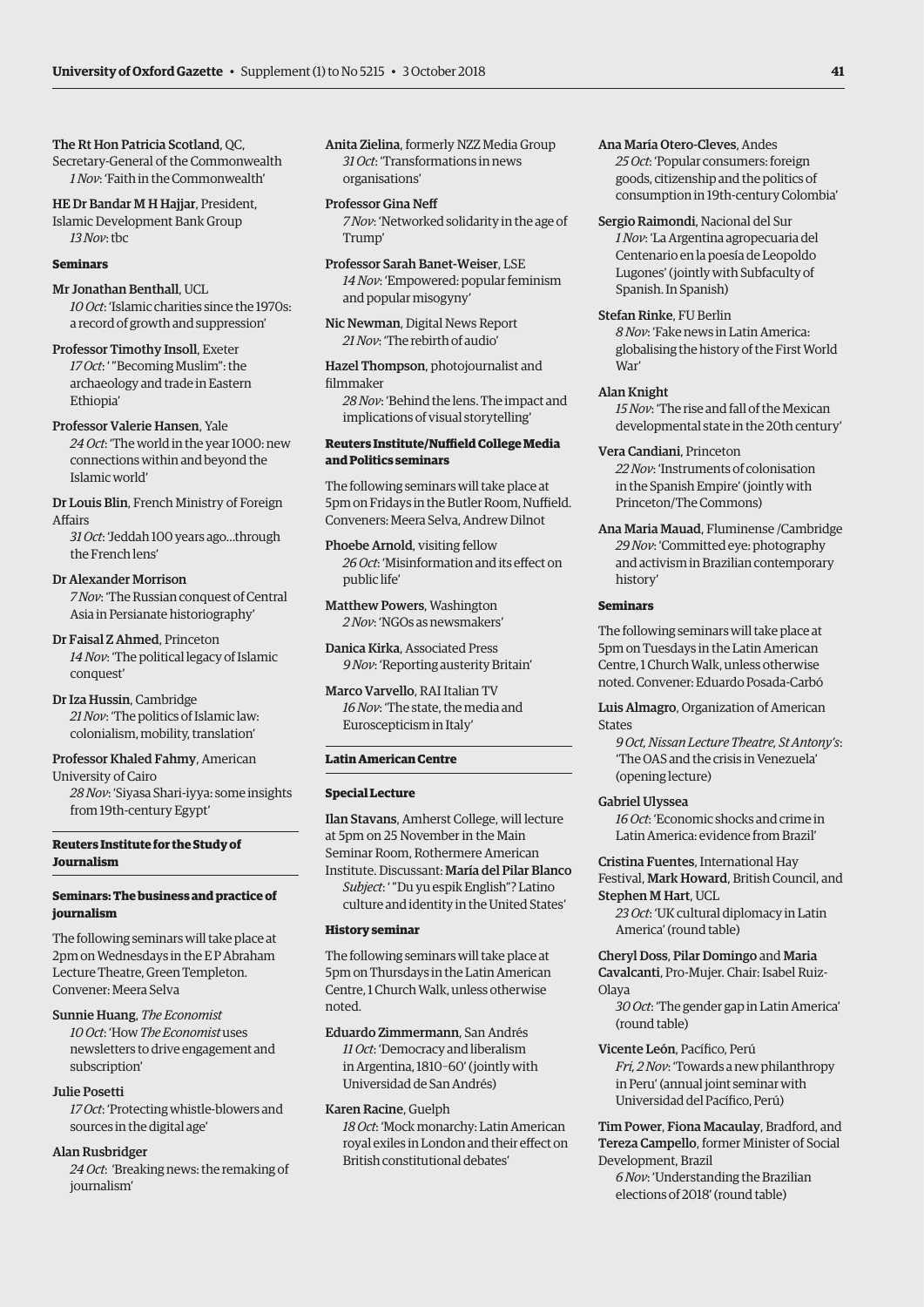Antonio Celia, former CEO, Promigás, Colombia, Beatriz Araujo, Baker McKenzie, and Thomas Mills, Lancaster. Chair: Cristina Cortes, Canning House

*13 Nov*: 'UK business in Latin America' (round table jointly organised with Canning House)

### Carlos Solar

*20 Nov*: 'Cyber security in Latin America'

Maria Blanco, Ilan Stavans, Amherst College, and Juanita León, La Silla Vacía *27 Nov*: 'Truth and fake news in Latin America' (round table jointly organised with Rothermere American Institute and Subfaculty of Spanish)

### **Oxford Centre for Life-Writing**

The following events will take place at 5.30pm at Wolfson, unless otherwise noted. Conveners: Professor Elleke Boehmer, Dr Kate Kennedy, Professor Dame Hermione Lee

### **Panel discussions**

Professor Laura Marcus; Professor Brett Kahr, Tavistock; and Dr Joanne Morra, Central Saint Martins

*19 Oct*: 'Psychoanalysis and autobiography'

Henry Hardy, author, Professor Timothy Garton Ash and David Herman. Chair: Robert Cottrell

*30 Oct*: 'Below-stairs biography: in search of Isaiah Berlin' (to mark the publication of *In Search of Isaiah Berlin: A Literary Adventure*)

Professor Patrick Hayes; Professor Laura Marcus; Professor Alan Stewart, Columbia; Dr Rebecca Bullard, Reading; Professor Karen Winstead, Ohio State; Dr Juliette Atkinson, UCL; and Dr Julian North, Leicester. Introduced by Professor Dame Hermione Lee. Chair: Professor Zachary Leader, Roehampton

*31 Oct*: 'Launching the *Oxford History of Life-Writing*'

### **Conference**

A conference will take place on 26–28 October. Keynote lectures from Dr Santanu Das, KCL; Dr Kate Kennedy; Dr Jane Potter, Brookes; and Professor Douglas Kerr, Hong Kong. Evening programme of readings, music and dance. Places limited; registration required: [http://bit.ly/OCLW-Owen.](http://bit.ly/OCLW-Owen)

*Subject*: 'Wilfred Owen and beyond'

### **Lecture–recital**

Re:dress Women Composers Project presents a lecture–recital on 5 November in the Leonard Wolfson Auditorium. Featuring Gabriella Di Laccio, soprano, and James Akers, guitar.

*Subject*: 'Le donne e la chitarra'

### **Lecture**

Professor Bart Van Es will lecture on 13 November in the Leonard Wolfson Auditorium.

*Subject*: '*The Cut Out Girl*'

### **Film screening**

A film will be shown at 5.15pm on 14 November in the Leonard Wolfson Auditorium.

*Subject*: *Isaiah Berlin: Philosopher of Freedom*

### **In conversation**

Rachel Cusk, novelist, will be in conversation on 23 November in the Leonard Wolfson Auditorium.

### **Workshop**

A writing workshop will be held at 10am on 24 November in the Haldane Room. [Registration required: http://bit.ly/OCLW](http://bit.ly/OCLW-lifestory)lifestory.

*Subject*: 'Writing your life story'

### **Life Writing lunch**

Miranda Seymour will lecture at 1pm on 4 December in the Haldane Room. [Registration required: http://bit.ly/OCLW-](http://bit.ly/OCLW-Byron)Byron.

*Subject*: 'The Byron effect'

### **Maison Française**

The following events will take place at the Maison Française d'Oxford, unless otherwise noted.

### **Conferences**

A conference will take place on 5–6 October. Speakers include: Tim Carter, Norwegian Centre of Maritime and Diving Medicine; Caitjan Gainty, KCL; Hannah Elmer, Columbia; Matthew Holmes, Cambridge; Rob Iliffe; Alessandro Laverda, Leicester; Coreen McGuire, Bristol; Barry Murnane; Anton Serdeczny, EPHE, Paris; Claudia Stein, Warwick; Laurence Talairach, Toulouse CAK Paris; Rosemary Wall, Hull; Charles-Antoine Wanecq, CHSP, Paris. Registration required: https://resuscitation\_ [modern\\_world.eventbrite.co.uk. Conveners:](https://resuscitation_modern_world.eventbrite.co.uk)  Marie Thébaud Sorger, Jennifer Wallis, Imperial

*Subject*: 'Resuscitation, reanimation in the modern world'

A conference will take place on 16–17 November. Location to be confirmed. Speakers include Douglas Massey and Susan Fiske, Princeton. Conveners: Kathrin Bachleitner, Félix Krawatzek, Marie Thébaud-Sorger, Ilka Vari-Lavoisier

*Subject*: 'Cognition and migration: researching mobile identities'

### **Medieval French research seminar**

The following seminars will take place at 5.15pm on Tuesdays.

### Daron Burrows

*9 Oct*: 'Une coille et un vit s'esmurent…: genital anthropomorphism and the aesthetics of transgression'

Miriam Cabré, Girona *23 Oct*: tbc

Rebecca Dixon, Liverpool *6 Nov*: tbc

### **Early modern French seminar**

The following seminars will take place at 5.15pm on Thursdays.

### Will McMorran, QMUL

*11 Oct*: 'The Marquis de Sade, the 367th Passion, and the Marquise de Gange'

# Alain Génetiot, Lorraine

*25 Oct*: 'Le sujet lyrique à l'épreuve de la mystique'

Marc Schachter, Durham *8 Nov*: 'Brantôme's lesbian philology'

Katherine Ibbett and Peggy McCracken, Michigan

*22 Nov*: 'Pre-modern elements. Fire/ water'

### **Film screenings**

The following films will be shown at 8pm on Tuesdays. Free and open to all. Shown in their original language with English subtitles.

*16 Oct*: *Dans la cour*, Pierre Salvadori, 2013

*30 Oct*: *Félicité*, Alain Gomis, 2016

*13 Nov*: *38 Témoins*, Lucas Belvaux, 2011

*15 Nov*: *Dheepan*, Jacques Audiard, 2015 (part of the conference 'Cognition and migration: researching mobile identities')

*27 Nov*: *L'armée des ombres*, Jean-Pierre Melville, 1969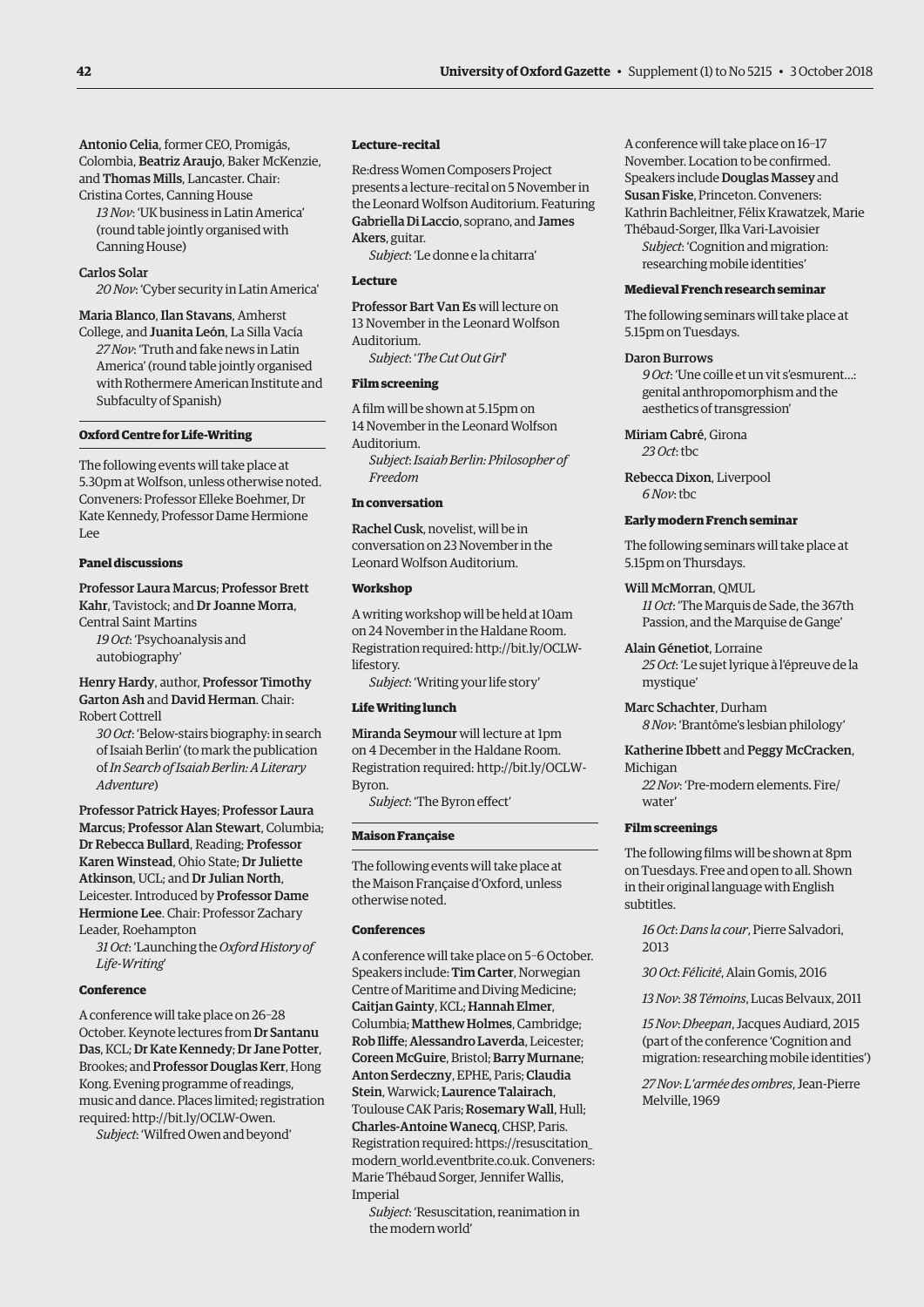### **Modern French research seminar**

The following seminars will take place at 5.15pm on Thursdays.

Daisy Gudmunsen, Waqas Mirza and Philippe Panizzon

*18 Oct*: Postgraduate research roundtable

Hannah Thompson, London *1 Nov*: 'Critical disability studies in 19thcentury Lourdes'

Joseph Ford, Durham *15 Nov*: 'Algerian literature as worldliterature: the case of Kaouther Adimi'

Matthew Phillips, Cambridge *29 Nov*: 'Modern French bibliotherapy'

### **Workshop Agora Europe**

A workshop will take place at 5pm on 30 October at the European Studies Centre. Convener: Caterina di Fazio, Paris

*Subject*: 'The Agora Europe series: Brexit and populism'

### **Byzantine and Post-Byzantine Art History and Archaeology Seminar**

The following seminars will take place at 11am on Thursdays at the Ioannou Centre.

### Ioanna Rapti, EPHE

*1 Nov*: 'Byzantine tradition, levantine audience and court culture: revisiting the Greek–Latin Hamilton psalter'

### Vera Tchentsova

*8 Nov*: 'The later life of Byzantine prophecies: the Klontsas manuscript in 17th-century Russia'

### Etleva Nallbani, CNRS

*15 Nov*: 'Early medieval Albania: new archaeological evidence'

Vivien Prigent, CNRS

*22 Nov*: 'Byzantine administration in Africa: new evidence'

Véronique François, CNRS *29 Nov*: tbc

### **Annual Lecture of the British Society for the History of Philosophy**

Sarah Hutton, York, will lecture at 6pm on 2 November.

*Subject*: 'Women, philosophy and the history of philosophy'

### **Seminar: Brexit, populism and mainstream politics**

The following seminars will take place at 2pm on Wednesdays.

Simon Usherwood, Surrey *7 Nov*: 'Brexit's challenge to Eurosceptic populism'

Oliver Daddow, Nottingham, and Christopher Gifford, Huddersfield *21 Nov*: 'The Bruges Speech 30 years on: assessing its Brexit legacy'

### Tim Bale, QMUL

*28 Nov*: 'Playing with fire can get you burnt: conventional politics, populism – and Brexit'

### **Interdisciplinary reading group (early modern period)**

Meetings will take place at 1.45pm on 8 November and at 2pm on 12 December. Conveners: Jennifer Oliver, Marie Thébaud-Sorge

*Subject*: 'Writing technoloy/technology of writing'

### **Seminar: Encyclopédie nouvelle**

The following seminar will take place at 4pm on 23 November.

Quentin Schwank, ENS Lyon: 'Âge'

Lucie Rey, Paris IV: 'Égalité'

Marie Thébaud-Sorger: 'Technologie'

### **Working Meeting**

A working meeting will take place on 27–28 November. Conveners: Bernadette Bensaude-Vincent, Paris I, John Christie, Marie Thébaud-Sorger

*Subject*: 'Biographies of materials at the crossroads between natural sciences and humanities'

### **Oxford Martin School**

### **Lecture Series: Planetary health: new technologies, ideas and values**

The following lectures will take place at 5pm on Thursdays at the Oxford Martin School. Free and open to all. Registration required: [www.oxfordmartin.ox.ac.uk/event/2617,](http://www.oxfordmartin.ox.ac.uk/event/2617)  [events@oxfordmartin.ox.ac.uk or](mailto:events@oxfordmartin.ox.ac.uk) 01865 287437. Convener: Sam Bickersteth

Professor Michael Grubb, UCL/Rockefeller Foundation Economic Council on Planetary Health. Respondent: Professor Malcolm McCulloch

*11 Oct*: 'Innovation for planetary health: the economics of the fourth industrial revolution'

Professor Myles Allen

*18 Oct*: 'Planetary warming: is a 1.5 degree target achievable?'

# Professor Georgina Mace, UCL, and

Professor Ian Bateman, Exeter/Rockefeller Foundation Economic Council on Planetary Health

*15 Nov*: 'The natural capital approach: ecological and economic perspectives'

Dr Giulio Boccaletti, Nature Conservancy *22 Nov*: 'Banking on nature's assets: unlocking investment in nature for better planetary health'

### **Public lectures**

Professor Christopher Magee, MIT, will deliver an Oxford Martin School and INET Oxford Public Lecture at 5pm on 24 October at the Oxford Martin School. Followed by drinks reception. All welcome. Registration [required: www.oxfordmartin.ox.ac.uk/](www.oxfordmartin.ox.ac.uk/event/2606) event/2606.

*Subject*: 'How useful and reliable is a simplified perspective on technological change?'

Christiana Figueres, United Nations Framework Convention on Climate Change (UNFCCC), will deliver an Oxford Martin School Public Lecture at 12.30pm on 29 October at the Sheldonian Theatre. All welcome. Registration required: [www.](http://www.oxfordmartin.ox.ac.uk/event/2610) [oxfordmartin.ox.ac.uk/event/2610.](http://www.oxfordmartin.ox.ac.uk/event/2610) 

*Subject*: 'What now? Next steps on climate change'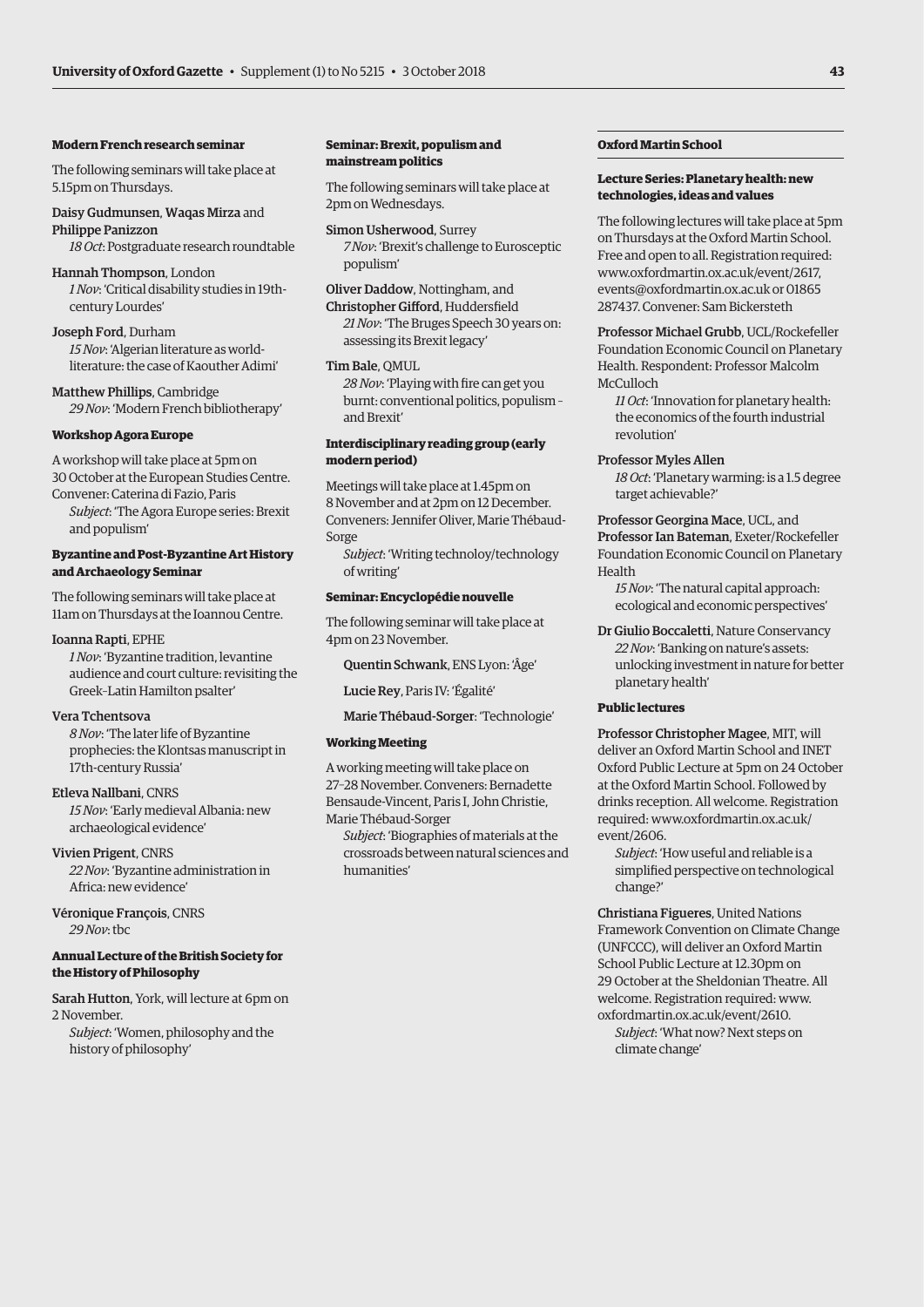### **Oxford Institute of Population Ageing**

### **Providing health and social care for an ageing population: challenges and responses**

The following seminars will take place at 2pm on Thursdays in the Seminar Room, Oxford Institute of Population Ageing, 66 Banbury Road. More information: [www.](http://www.ageing.ox.ac.uk) [ageing.ox.ac.uk. Co](http://www.ageing.ox.ac.uk)nvener: Mr Kenneth Howse

### Dr Apostolos Tsiachristas

*11 Oct*: 'Health economics of integrated care: another response to an ageing population'

### Dr Mike Dunn

*18 Oct*: 'Good care at home for older adults in Singapore: ethical, practical and policy dimensions'

### Mr Raphael Wittenberg

*25 Oct*: 'Trends in emergency hospital admissions: age, cohort and period effects'

### Ms Anna Bone, KCL

*1 Nov*: 'Population ageing and implications for future end of life care provision'

### Dr Caroline Potter

*8 Nov*: 'Untangling the Gordian knot: in pursuit of person-centred, integrated care for ageing populations'

### Professor Alan Silman

*22 Nov*: 'The problem of understanding multi-morbidity in the elderly'

### Ms Nina Hemmings, Nuffield Trust

*29 Nov*: 'Sustainable care for old age: the long-term care system in Japan. What can England learn?'

### **Science and populism**

The following seminars, organised with University College and Oxford Martin School, will take place at 5pm in the Lecture Theatre, Oxford Martin School, drawing from the perspectives of the organisations and institutions of the presenters. Convener: Professor Sarah Harper

*30 Oct*: Dr Claire Craig, Head of Science Policy Unit, Royal Society

*6 Nov*: Dr Imran Khan, Head of Public Engagement, Wellcome Trust

*16 Nov*: Mr Clive Cookson, Science Editor, *Financial Times*

*19 Nov*: Dr Patrick Valance, GCSA, Government Office for Science

*28 Nov*: Professor Jennifer Rubin, Executive Chair, Economic and Social Research Council

### **Voltaire Foundation – Besterman Centre for the Enlightenment**

### **Besterman Lecture**

Professor Keith M Baker, Stanford, will deliver the 2018 Besterman Lecture at 5.15pm on 15 November in the Tsuzuki Lecture Theatre, St Anne's. More information and to register: email@voltaire. ox.ac.uk.

*Subject*: 'Writing rights in 1789'

# Colleges, Halls and Societies

### **All Souls**

### **Early modern intellectual history**

The following lectures will take place at 5pm on Wednesdays in the Hovenden Room, unless otherwise noted. All welcome. Conveners: Dr Dmitri Levitin, Sir Noel Malcolm

### Mark Goldie, Cambridge

*10 Oct, Seminar Room 3*: 'John Locke and America'

### Adam Horsley, Exeter

*17 Oct*: 'Persecutors, judges and defendants: defining libertinage in early 17th-century France'

Jacqueline Rose, St Andrews *24 Oct*: 'Secret and privy counsel in early modern England'

### Paul Lodge

*31 Oct*: 'Leibniz's *Theodicy* as religious therapy'

Sara Miglietti, Warburg Institute *7 Nov*: 'Contemplation, reflection and love of God: new perspectives on Jean Bodin's ethics and theology'

### Charles Wolfe, Ghent

*14 Nov*: 'Montpellier vitalism and vital materialism'

### Joanna Weinberg

*21 Nov*: 'The archive of Constantijn L'Empereur (1591–1648): a microcosm of Christian Jewish scholarship in 17thcentury Northern Europe'

### Noel Malcolm

*28 Nov*: 'Early modern ideas of religion as "imposture": the case of Islam'

### **Green Templeton**

### **Health and care studies seminars**

The following seminars will take place in the E P Abraham Lecture Theatre. Registration required: [donna.mcmenemy@gtc.ox.ac.uk.](mailto:donna.mcmenemy@gtc.ox.ac.uk)

### Professor Catherine Needham and Patrick Hall, Birmingham

*6.30pm, 11 Oct*: 'Sustainable care systems: lessons from the four UK nations'

Laura Gardiner, Resolution Foundation *6pm, 15 Nov*: 'The funding of social care'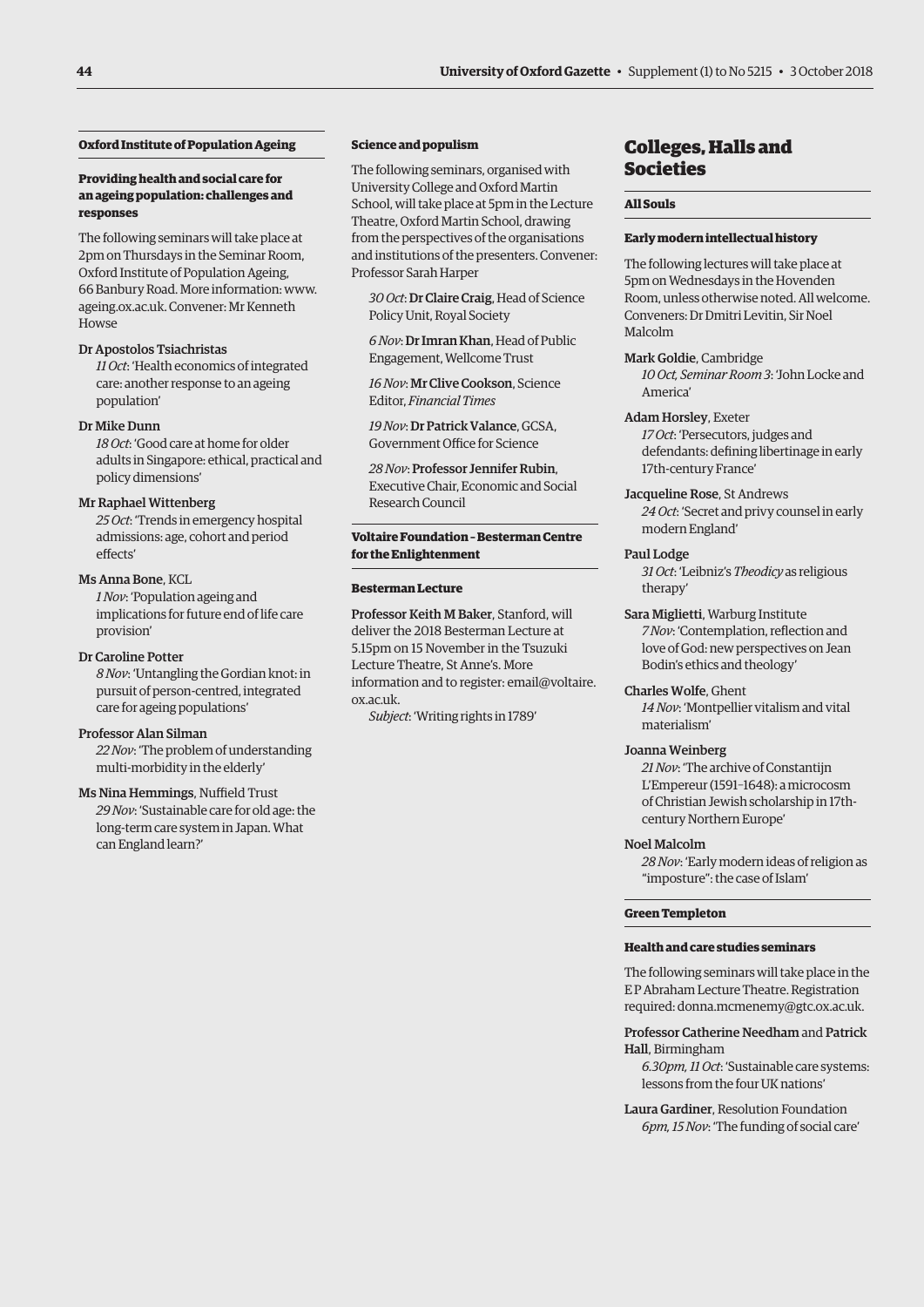### **Management in Medicine (MiM) Programme**

Professor Robert Arnott and Dr Nick Fahy will hold a seminar at 6.30pm on 15 October in the E P Abraham Lecture Theatre. [Registration required: donna.mcmenemy@](mailto:donna.mcmenemy@gtc.ox.ac.uk) gtc.ox.ac.uk.

*Subject*: 'The NHS at 70: where did it come from; how does it compare; and what is its future?'

### **McGovern Lecture**

Professor Bert Hansen, Baruch College, CUNY, will deliver the 2018 McGovern Lecture at 6pm on 25 October in the E P Abraham Lecture Theatre. Registration required: www.eventbrite.co.uk/e/ [the-mcgovern-lecture-pasteur-and-the](www.eventbrite.co.uk/e/the-mcgovern-lecture-pasteur-and-the-pleasures-of-art-tickets-47918192604)pleasures-of-art-tickets-47918192604.

*Subject*: 'Pasteur and the pleasure of art'

### **Ann McPherson Memorial Lecture**

Polly Toynbee, *The Guardian*, will deliver the Ann McPherson Memorial Lecture at 5.30pm on 31 October in Lecture Theatre 2, Mathematical Institute. Registration required: [yoland.johnson@gtc.ox.ac.uk.](mailto:yoland.johnson@gtc.ox.ac.uk)

*Subject*: 'The final freedom: a right to die'

### **Richard Normann Lecture**

Professor Ann Langley, HEC Montréal, will deliver the Richard Normann Lecture at 6pm on 22 November in the E P Abraham Lecture Theatre. Registration required: [https://normannlecture.eventbrite.co.uk.](https://normannlecture.eventbrite.co.uk)

### **Kellogg**

### **Vincent Strudwick Lecture**

Neil MacGregor, former Director, British Museum, will deliver the annual Vincent Strudwick Lecture at 5pm on 6 November in the Simpkins Lee Theatre, Lady Margaret Hall.

*Subject*: 'Living with the gods: on beliefs and peoples'

### **Archaeology seminar**

Professor Helena Hamerow will lecture at 5.30pm on 9 November in the Mawby Room. All welcome. Refreshments from 5pm.

*Subject*: 'Feeding Anglo-Saxon England. The bioarchaeology of an agricultural revolution'

### **Urban Knowledge seminar**

The Kellogg Urban Knowledge Seminar will take place at 5pm on 10 October in the College Hub. All welcome. Refreshments from 4.30pm.

*Subject*: 'Affordable housing: what makes a home "affordable", and for whom?'

### **Kellogg College Centre for Creative Writing**

### CREATIVE WRITING SEMINAR SERIES

The following seminars will take place at 5.30pm in the Mawby Room. Refreshments at 5pm. All welcome.

### Peter Bush

*25 Oct*: 'The translator as writer'

### Kat Sommers

*21 Nov*: 'Wandering lonely as a cloud: coping with isolation as a writer'

### **Magdalen**

Professor Kathy Willis will lecture at 5.30pm on 8 October in the Auditorium. More information: www.magd.ox.ac. uk/libraries-and-archives/news/new[exhibition-the-flora-fauna-of-magdalen.](www.magd.ox.ac.uk/libraries-and-archives/news/new-exhibition-the-flora-fauna-of-magdalen)

*Subject*: 'Natural history solutions to global problems'

### **Mansfield**

### **Mansfield lecture series**

The following lectures will be given at 5pm on Fridays in the Sir Joseph Hotung Auditorium, Hands Building. Convener: Helen Mountfield, QC

### Allida Black

*12 Oct*: 'Eleanor Roosevelt and the battle to define human rights'

### Corey Stoughton

*19 Oct*: 'Free speech and censorship on campus'

### Naomi Climer

*26 Oct*: 'Shaping the future: considering emerging technology impacts on life and work'

*Adam von Trott Memorial Lecture*

### Thomas Oppermann

*16 Nov*: 'Germany, Britain and Europe: what prospects?'

### Caleb Femi

*23 Nov*: 'Because of the times: British writing in resistance'

### Kamal Ahmed

*30 Nov*: 'The life and times of a very British man'

### **Nuffield**

### **Sociology seminars**

The following seminars will be given at 11am on Thursdays in the Clay Room, unless otherwise noted. Conveners: Richard Breen, Ridhi Kashyap

Professor Pamela Herd, Georgetown *11 Oct*: 'Gender, genetics and educational attainment'

### Dr Dirk Witteveen

*18 Oct*: 'Macro-economic influences on school leaving and re-enrolment: human capital catch-up or acquired risk aversion?'

- Dr Bastian Betthäuser *25 Oct*: tbc
- 
- Professor Arnout van de Rijt, Utrecht *1 Nov*: 'Are extremely rich people exceptionally smart?'

### Dr Tiziana Leone, LSE

*8 Nov, Butler Room*: 'Women's reproductive histories and pathways to allostatic load in post-reproductive age: analysis of the Indonesian Family Longitudinal Survey'

Professor Javier Polavieja, Carlos III de Madrid

*15 Nov, Lecture Room*: tbc

### Dr Rebecca Sear, LSHTM

*22 Nov*: 'Family matters: a data-driven approach to dismantling the myth of the nuclear family'

### Professor Chris Bail, Duke

*29 Nov*: 'Exposure to opposing views can increase political polarisation: evidence from a large-scale experiment on social media'

### **Oriel**

### **John Collins Lecture**

Professor Glynn Harrison, Emeritus Professor, Bristol, and Consultant Psychiatrist, will deliver the John Collins Lecture at 5.30pm on 6 November in the Harris Lecture Theatre.

*Subject*: 'Ego trip: identity, meaning and the struggle for recognition'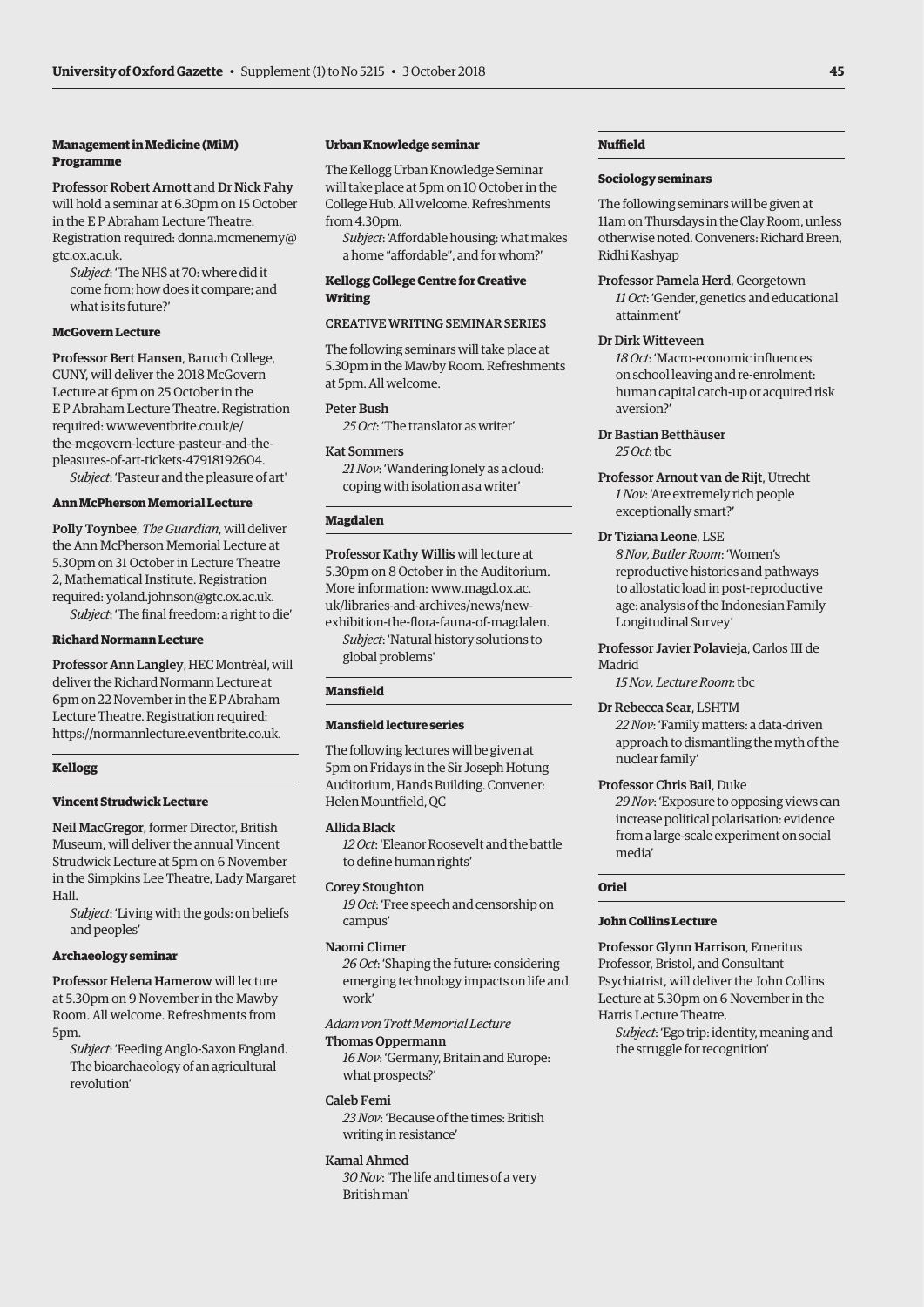### **St Antony's**

### **Asian Studies Centre**

### EAST ASIA SEMINAR

Kishore Mahbubani, NU Singapore, will lecture at 5pm on 16 November in the Dahrendorf Room. Convener: Rosemary Foot

*Subject*: 'Will Southeast Asia become a Chinese lake?'

### PUNJAB RESEARCH GROUP CONFERENCE

The second yearly conference of the Punjab Research Group will take place on 27 October in the Pavilion Room.

### RETHINKING THE CONTEMPORARY **SERIES**

The following seminars will take place at 5pm in the Pavilion Room, unless otherwise noted. Conveners: Faisal Devji, David Priestland

### Carne Ross

*15 Oct*: 'Anarchist diplomacy'

Alenka Zupančič, Ljubljana *6 Nov*: 'Love thy neighbour as you love thyself!?'

Edmund Burke, III, California at Santa Cruz *7 Nov, Middle East Centre*: 'Reconsidering Marshall Hodgson'

### SOUTH ASIA SEMINAR SERIES

The following seminars will take place at 2pm on Tuesdays in the Fellows' Dining Room.

Ornit Shani, Haifa *9 Oct*: 'How India became democratic'

Kate Sullivan de Estrada *16 Oct*: 'India's new Indian Ocean vision: outward syncretisation, inward Hinduisation?'

Mick Moore, Brighton *23 Oct*: 'Sri Lanka in and out of South Asia'

Ali Anooshahr, California at Davis *30 Oct*: 'The problem of origins in Early Modern Eurasian empires'

Anastasia Piliavsky, Cambridge *6 Nov*: 'The political anthropology of India'

Ali Altaf Mian, Seattle *13 Nov*: 'Marketing Muslims: Islam in the bazaars of modern South Asia'

Oliver Coates, Cambridge *20 Nov*: 'West Africans in WW2 India'

### Martin Bayly, LSE

*27 Nov*: 'Hierarchy and imperialism in late-colonial Indian international thought'

### **Russian and Eurasian Studies Centre**

### EMPIRE NATION NEIGHBOURS

The following seminars will take place at 5pm on Mondays in the Nissan Lecture Theatre, unless otherwise noted. Conveners: Professor Dan Healey, Professor Roy Allison

Professor Stephen Jones, Mount Holyoke *8 Oct, Investcorp Auditorium*: 'Marxism, nationalism and intervention: Georgia and the Russian Revolution, 1918–21'

Dr Alexander Morrison *15 Oct*: 'The Russian conquest of Central Asia, 1814–1907. Competitive emulation and the myth of the "Great Game" '

Professor Diane Koenker, UCL-SSEES *22 Oct*: 'The taste of others: tourism and the internationalisation of Soviet cuisine'

Professor Peter Holquist, Pennsylvania *29 Oct*: 'Codifying the "laws and customs of war": Imperial Russia and the 1874 Brussels Conference'

### Dr Alessandro Iandolo

*5 Nov*: 'Contested development: the Soviet Union in the competition for West Africa's modernity, 1955–68'

### Professor Tatiana Romanova,

St Petersburg

*12 Nov*: 'EU–Russian relations: from the past to the future'

### Professor Roy Allison

*19 Nov*: 'Is Russian foreign policy revisionist? Comparing approaches to Ukraine and Syria'

Dr Filippo Costa Buranelli, St Andrews *26 Nov*: 'Authoritarianism as an institution: emulation among states in Central Asia'

### **St Edmund Hall**

### **AB Emden Lecture**

Professor David Edgerton, KCL, will deliver the AB Emden Lecture at 5.30pm on 16 October in the Doctorow Hall.

*Subject*: 'The birth of the British nation? "Alone", "People's War" and the mythical myths of 1940'

### **St John's**

### **St John's College Research Centre: Interdisciplinary seminars in psychoanalysis**

### PSYCHOANALYSIS AND SOCIAL SCIENCE

The following seminars will take place at 8.15pm in the Research Centre Lecture Room, 45 St Giles'. Open and free to University members and mental health professionals but space is limited. It is [helpful \(but not essential\) to email paul.](mailto:paul.tod@sjc.ox.ac.uk) tod@sjc.ox.ac.uk. Conveners: Louise Braddock, Paul Tod

Louise Gyler, Australian Psychoanalytical Society

*15 Oct*: 'Therapeutic action: the spoken and unspoken elements in interpretation'

### David Russell

*29 Oct*: 'Facing reality with Marion Milner'

Julie Walsh, Essex

*12 Nov*: 'Confusing cases: Forrester, Stoller, Agnes, woman'

### Sarah Marks, Birkbeck

*26 Nov*: 'The unconscious in the Soviet sphere: psychoanalysis underground and in plain sight'

### **Somerville**

The following events will take place at 5.30pm in Flora Anderson Hall. Free and open to the public. Registration required: [principals.events@some.ox.ac.uk.](mailto:principals.events@some.ox.ac.uk)

### **Mary Somerville Lecture**

Dame Stephanie Shirley will deliver the first Mary Somerville Lecture on 24 October.

*Subject*: 'Excluding the excluded'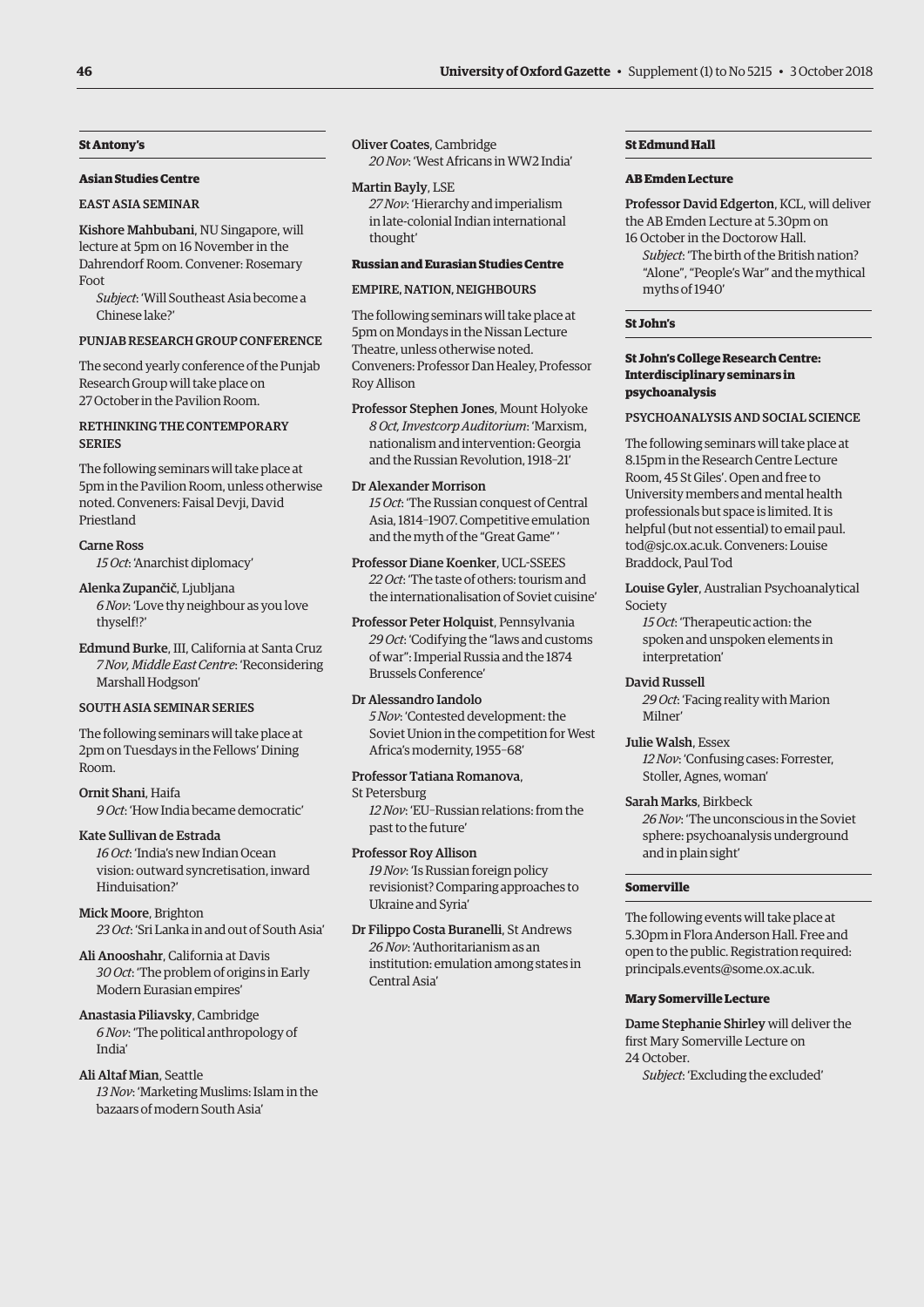### **Monica Fooks Memorial Lecture**

Professor Emily Holmes, Karolinska Institutet, will deliver the Monica Fooks Memorial Lecture on 6 November.

*Subject*: 'Mental imagery and mental health: the example of intrusive memories after a traumatic event'

### **Panel discussion**

Frances O'Grady, British Trades Union Congress, and Shakria Martin, National Union of Students, will present a panel discussion on 27 November.

### **Wolfson**

### **Diplomacy for the 21st century lecture series**

Koji Tsuruoka, Japanese Ambassador, will give the first in a series of four lectures to be held over the academic year at 6pm on 11 October.

*Subject*: 'An Asian perspective'

### **Sarfraz Pakistan Lecture**

Dr Pervez Hoodbhoy will deliver the Sarfraz Pakistan Lecture at 6pm on 18 October in the Leonard Wolfson Auditorium.

*Subject*: 'The fate of Pakistan – three ways in which things could really go wrong, and reasons for hope they may not'

### **Ronald Syme Lecture**

Professor Kathleen Coleman, Harvard, will deliver the Ronald Syme Lecture at 6pm on 1 November.

*Subject*: 'Spectacular diplomacy: Nero and the reception of Tiridates of Armenia on the Bay of Naples'

### **Isaiah Berlin Lecture**

Dr Aileen Kelly will deliver the Wolfson Isaiah Berlin Lecture in association with the Rothschild Foundation at 6.15pm on 8 November.

*Subject*: 'Isaiah Berlin on liberty'

### **Film**

Professor Judith Wechsler, Tufts, will introduce the international premiere of her new documentary, *Isaiah Berlin: Philosopher of Freedom*, at 5.15pm on 14 November in the Leonard Wolfson Auditorium. Open to the public. Free. More information: [berlin@wolfson.ox.ac.uk.](mailto:berlin@wolfson.ox.ac.uk)

### **Conference**

A conference will take place at 2pm on 2 November in the Leonard Wolfson Auditorium. Speakers include: Professor Rajeev Bhargava, Professor Jonardon Ganeri, Professor Chakravarthi Ram-Prasad and Dr Nilanjan Das. Registration required: [moiseoxbridge@gmail.com.](mailto:moiseoxbridge@gmail.com)  Convener: Richard Sorabji

*Subject*: 'Is the particularity of ethical problems addressed by Indian philosophy?'

### **Blackfriars Hall**

The following events will take place in the Aula, unless otherwise noted. Open to all.

### **Aquinas Institute with the Thomistic Institute**

The following will take place at 7.30pm. Followed by wine reception. Free [registration: https://thomisticinstitute.org/](https:thomisticinstitute.org/england-events) england-events.

Dr R R Reno, editor, *First Things 9 Oct*: 'The return of the strong gods'

### Fr John Saward

*21 Nov*: 'Does the Anti-Christ have a guardian angel?'

### **Aquinas Institute**

Professor Eleonore Stump, Saint Louis. Light lunch provided. Free registration: [aquinas@bfriars.ox.ac.uk.](mailto:aquinas@bfriars.ox.ac.uk)

*11am, 3 Nov*: 'The Anselmian interpretation of atonement'

Professor Roger Pouivet, Lorraine *4.30pm, 14 Nov*: 'Art and the desire for God: a Thomistic perspective in aesthetics'

### **Las Casas Institute**

The following events require registration: [lascasas@bfriars.ox.ac.uk.](mailto:lascasas@bfriars.ox.ac.uk)

### HUMAN DIGNITY LECTURE

Sr Imelda Poole, IBVM *6pm, 10 Oct*: 'The fight against human trafficking'

### MIGRATION AND POVERTY TALKS

Edward Hadas will hold two talks at 8pm on 16 and 23 October.

*Subject*: 'Thinking in a Catholic way about migration and poverty'

### MIGRATION SEMINAR IN COLLABORATION WITH THEOS

Dr Pia Joliffe and Br Samuel Burke, OP *4pm, 25 Oct*: 'Fortress Britain? Ethical approaches to immigration policy for a post-Brexit Britain'

### **LECTURE**

### Lord Green

*5.30pm, 30 Oct*: 'The mandate of heaven: Asia's ascendancy, the economic and cultural consequences'

### THE FUTURE OF HUMANITIES IN CONJUNCTION WITH GEORGETOWN UNIVERSITY

Professor Terry Eagleton will lecture at 5pm on 2 November at St John's Quad Auditorium.

*Subject*: 'The crisis in the humanities'

A conference will take place at 1.30– 4.30pm on 2 November at St John's Quad Auditorium. Key speakers: Prof Kathryn Temple, Georgetown, and Prof Emma Smith.

*Subject*: 'Human dignity and work'

### ANNUAL LECTURE

Prof Alison Phipps and others

*5pm, 20 Nov*: 'The arts of integrating'

### **SEMINAD**

Mike Kane, MP, and Professor Richard Pring will lead a seminar at 2–5pm on 29 November at Blackfriars Annexe. To request an invitation: [lascasas@bfriars.ox.ac.uk.](mailto:lascasas@bfriars.ox.ac.uk)

*Subject*: 'What future for Catholic state schools?'

### **Campion Hall**

### **Lectures**

His Grace Monsignor Charles Scicluna, Archbishop of Malta, will lecture at 5.30pm on 16 November in the Sir Michael Dummett Lecture Theatre, Christ Church. To reserve a seat: sarah.gray@campion. ox.ac.uk.

*Subject*: 'Episcopal ministry: witness, oversight and stewardship in communion'

### Professor Christopher McCrudden,

Queen's Belfast, will lecture at 5.30pm on 22 November in the Pichette Auditorium, [Pembroke. To reserve a seat: sarah.gray@](mailto:sarah.gray@campion.ox.ac.uk) campion.ox.ac.uk.

*Subject*: 'Conscience, rights and law'